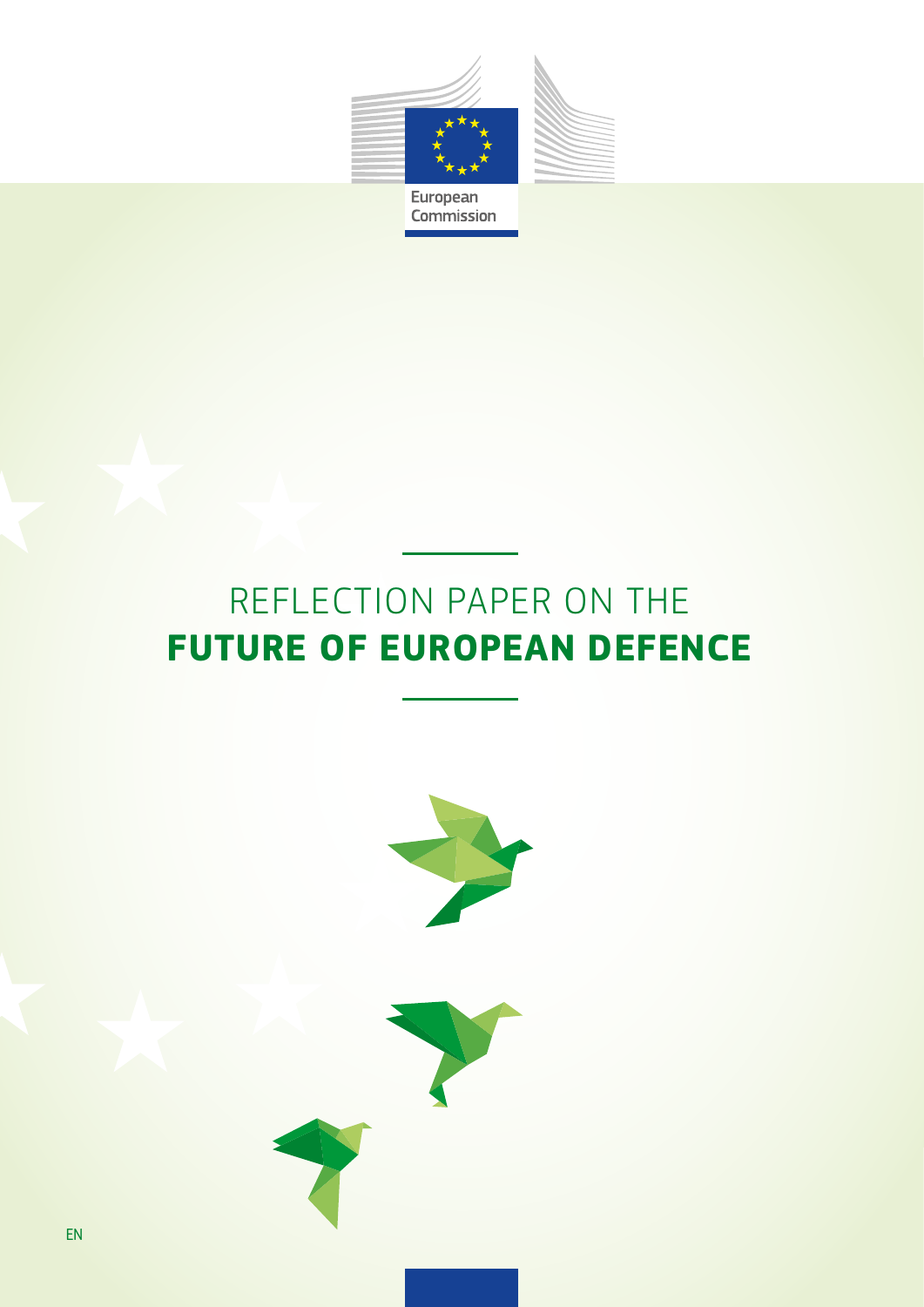European Commission COM(2017) 315 of 7 June 2017

Rue de la Loi/Wetstraat, 200 1040 Bruxelles/Brussels +32 22991111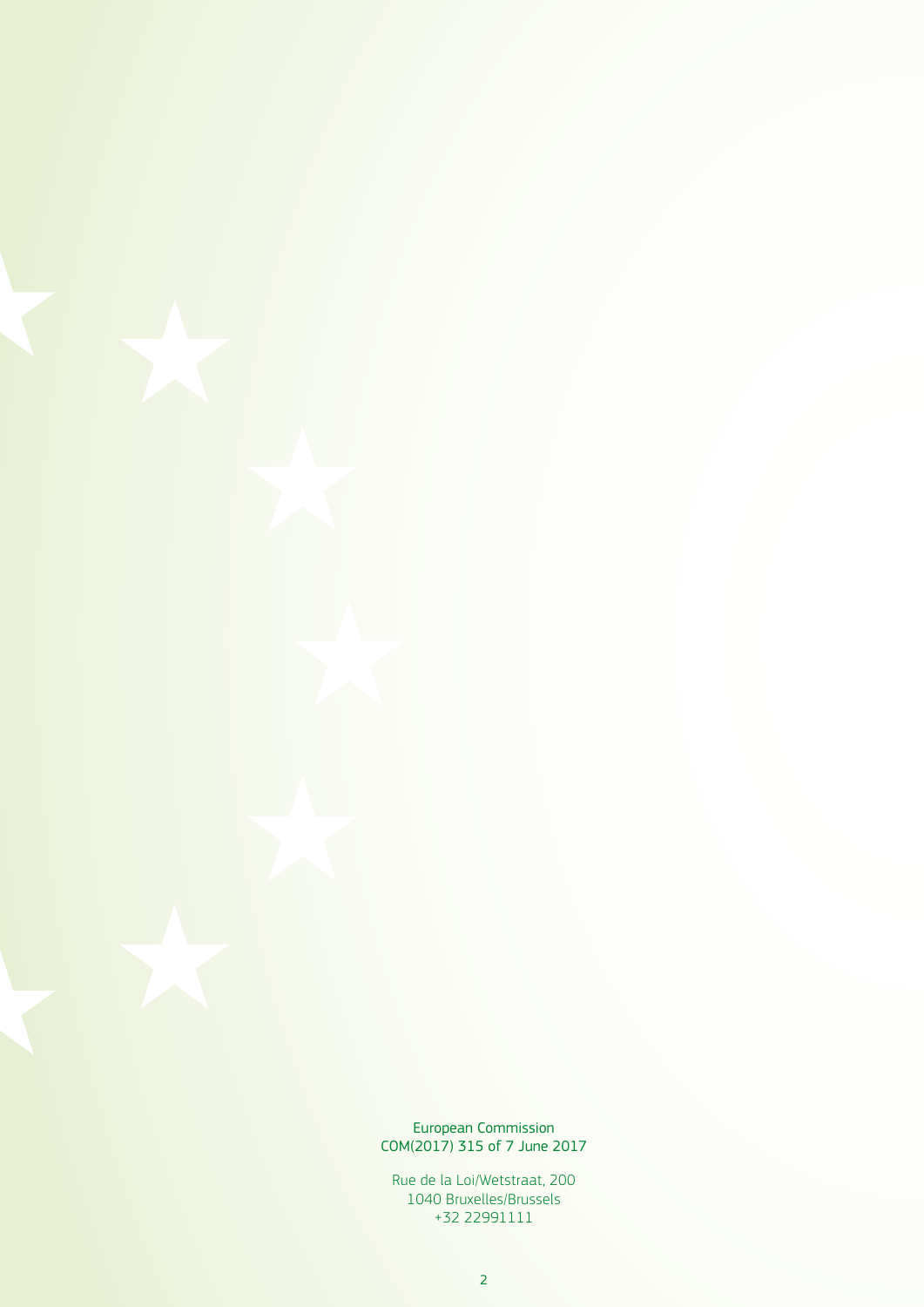

#### **Federica Mogherini**

*Vice-President & High Representative of the Union for Foreign Affairs and Security Policy*



#### **Jyrki Katainen**

*Vice-President Jobs, Growth, Investment and Competitiveness*

## **Foreword**

*On 1 March 2017, the European Commission presented the* White Paper on the Future of Europe*. A series of reflection papers covering key topics for the future of the European Union with 27 Member States have been published subsequently.*

*The reflection paper on the future of European defence is the fourth in this series. It outlines the main trends and challenges that will shape the future of our security and defence and on this basis, sets out options in three different scenarios for moving towards a security and defence Union. While not mutually exclusive, these scenarios are underpinned by different levels of ambition for the EU in doing things together in security and defence.*

*The European Union has brought an unprecedented period of peace to our continent. However, the rising instability in Europe's neighbourhood as well as globally and new emerging security threats stemming from economic, environmental and technological drivers present important challenges for our security. Citizens feel increasingly concerned about security and look to the Union for protection. If we want to deliver on their expectations, security and defence must play a more prominent role in the future of the European project. This was acknowledged in the Rome Declaration which set out a vision of a safe and secure Union committed to strengthening its common security and defence.*

*First ambitious steps towards a security and defence union have been made. The reflection paper complements the ongoing work on the defence package endorsed by the European Council in December 2016, consisting of the implementation of the EU global strategy in the areas of security and defence, the European defence action plan and our cooperation with NATO. These three building blocks are currently being translated into very concrete actions: we are reforming our common security and defence policy structures, developing civilian and military capabilities and instruments, deepening European defence cooperation and enhancing our partnerships with partner countries and partner organisations such as the UN and NATO. This being said, more needs to be done if the Union is to take greater responsibility for European security.*

*Building on this progress, it is time to consider concrete ambitions with respect to the future role of the Union in security and defence. This reflection paper is the contribution of the European Commission to this debate which will continue across the 27 Member States.*

*The stakes for Europe and our citizens are very high. It is our responsibility to deliver on the peace promise for the benefit of current and future generations.*

*7 June 2017*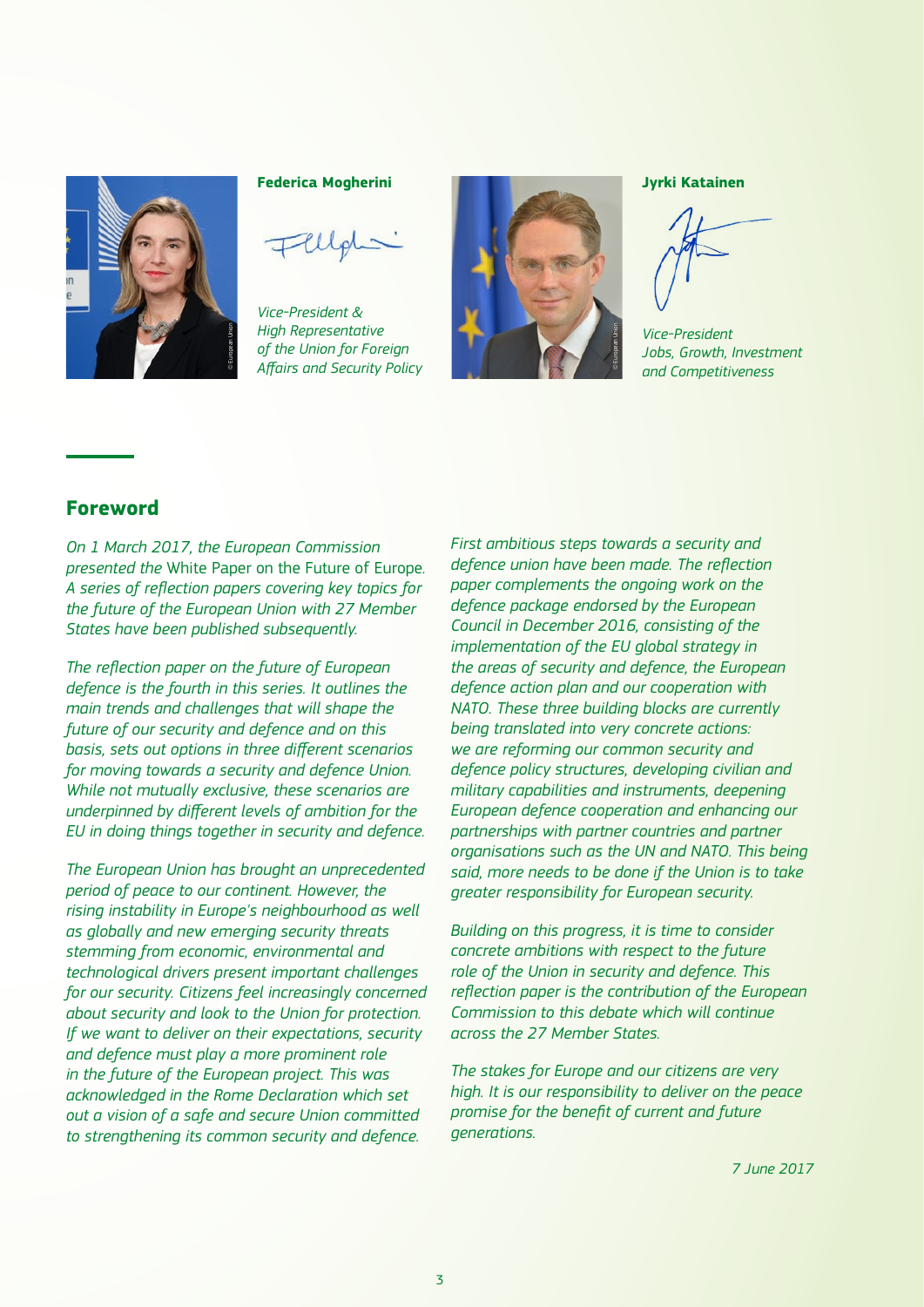'In these times of change, and aware of the concerns of our citizens, we commit to the Rome Agenda, and pledge to work towards:

[...] a Union ready to take more responsibilities and to assist in creating a more competitive and integrated defence industry; a Union committed to strengthening its common security and defence, also in cooperation and complementarity with the North Atlantic Treaty Organisation, taking into account national circumstances and legal commitments […].'

Rome Declaration, *25 March 2017*



'I also believe that we need to work on a stronger Europe when it comes to security and defence matters. Yes, Europe is chiefly a 'soft power'. But even the strongest soft powers cannot make do in the long run without at least some integrated defence capacities.'

*Jean-Claude Juncker President of the European Commission* Political Guidelines for the European Commission, *15 July 2014*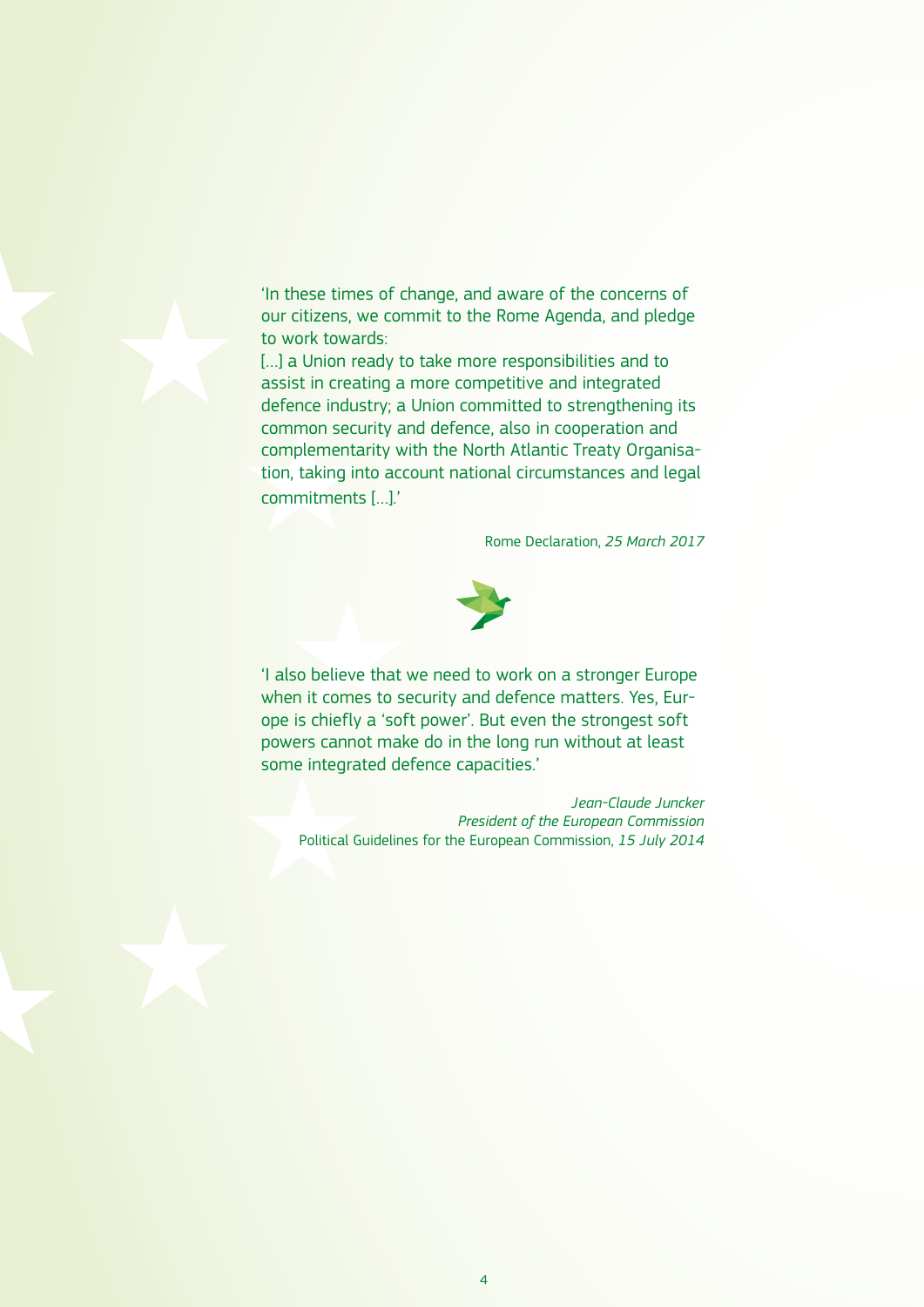# **Contents**

| 3. Europe in 2025 – moving towards a security and defence union 11 |  |
|--------------------------------------------------------------------|--|
|                                                                    |  |
|                                                                    |  |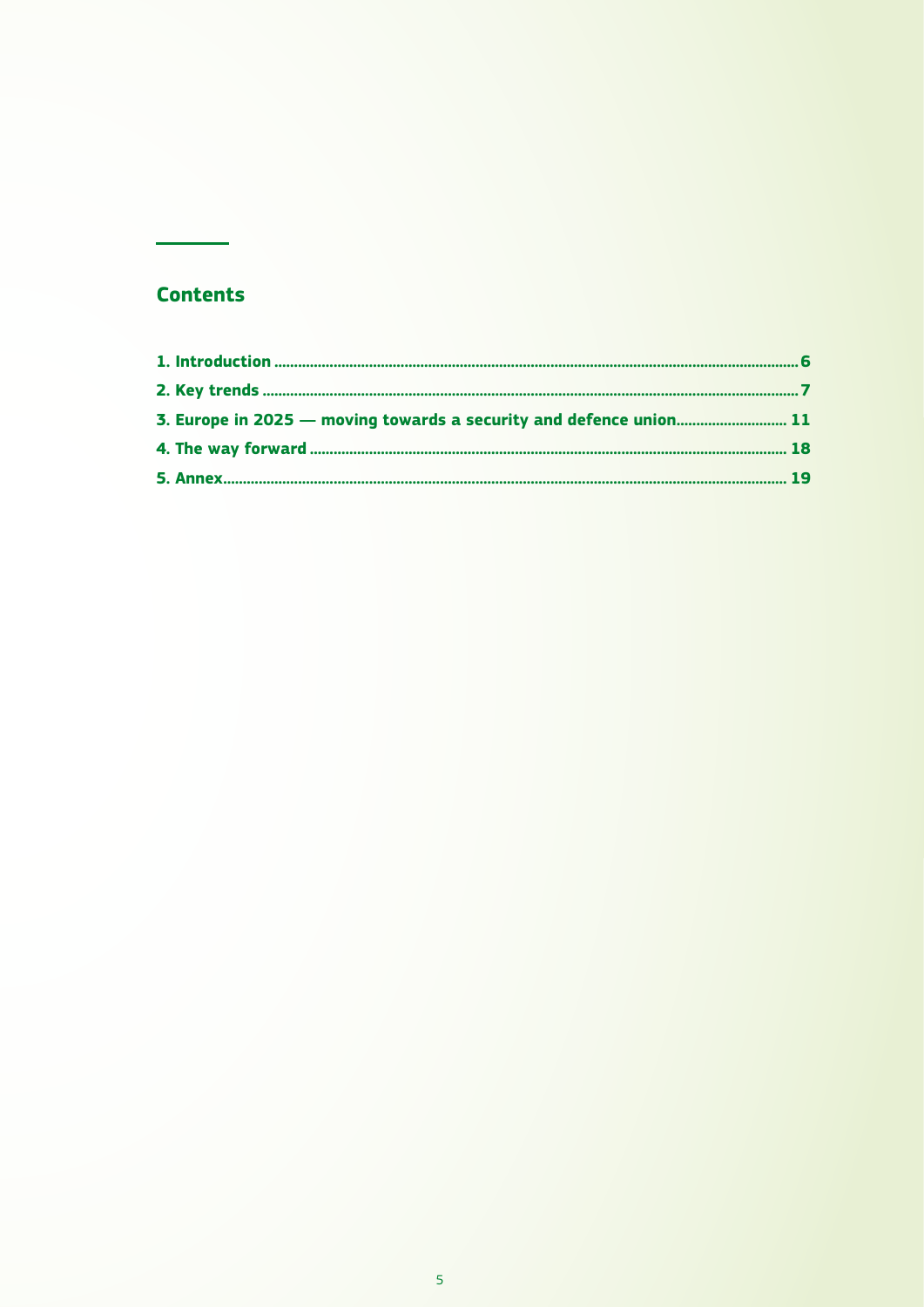# <span id="page-5-0"></span>**1. Introduction**

Rising from the ashes of two world wars that took 80 million lives, our European Union (EU) was inspired by a vision of lasting peace on the European continent. More than 60 years on, most Europeans have enjoyed a peace spanning three generations and seven decades, the longest period of peace in Europe's troubled history (see Figure 1).

While the world we live in may have changed profoundly in that time, our commitment to peace remains unshakeable. Today we enjoy unprecedented opportunities in our everyday lives, but we are also faced with new threats and challenges. Peace and security at home can no longer be taken for granted in a world in which global and regional powers rearm, terrorists strike at the heart of cities in Europe and around the world and cyberattacks escalate.

Faced with this context, the European Union and its Member States have a duty and responsibility to protect citizens and promote European interests and values. Security has become one of the biggest concerns for Europeans. They look to their Union for protection. They demand, deserve and must be able to feel safe and secure in Europe.

Protecting our societies and freedoms is a joint responsibility. If we are to deliver on our peace promise to the next generations in the same way as was done for us, security and defence must play a more prominent role in the European project. Our Union is best placed to provide unique added value when it comes to the future of European security and defence.

Many of the threats we face today do not respect national borders. While Member States remain on the front line and are responsible for deploying security and armed forces when needed, these new types of threats are best prevented and tackled by working together.

That cooperation can be triggered, facilitated and reinforced by the EU and help make collective action more effective. The Union can provide the framework and the incentives for EU countries to develop and

maintain more and better defence capabilities. This can be done through more systematic cooperation and the joint development of technologies and capabilities needed to keep Europe safe.

One of the major strengths of the EU's approach is its blend of soft and hard power. It uses security and defence instruments alongside diplomacy, sanctions, development cooperation and trade aimed at preventing conflict. It promotes peace, inclusive growth, human rights, rule of law, and environmental protection at home and abroad. While soft power alone may not be enough in an unstable world, this integrated approach lies at the heart of sustainable security.

Our Union also provides a unique platform to coordinate security and defence policies with core partners such as the North Atlantic Treaty Organisation (NATO) and the United Nations (UN). An unprecedented momentum is currently drawing the EU and NATO closer together.

In his 2016 State of the Union address, President Juncker called for a 'Europe that protects and defends, at home and abroad'. This reflection paper considers the issues that matter for the future of our security and defence. It does so by looking beyond current debates and decisions. Instead, it considers underlying structural trends, presents different scenarios of possible futures for European security and defence by 2025, and maps our possible ways forward.

#### **Figure 1: War and peace in European history**



Source: European Political Strategy Centre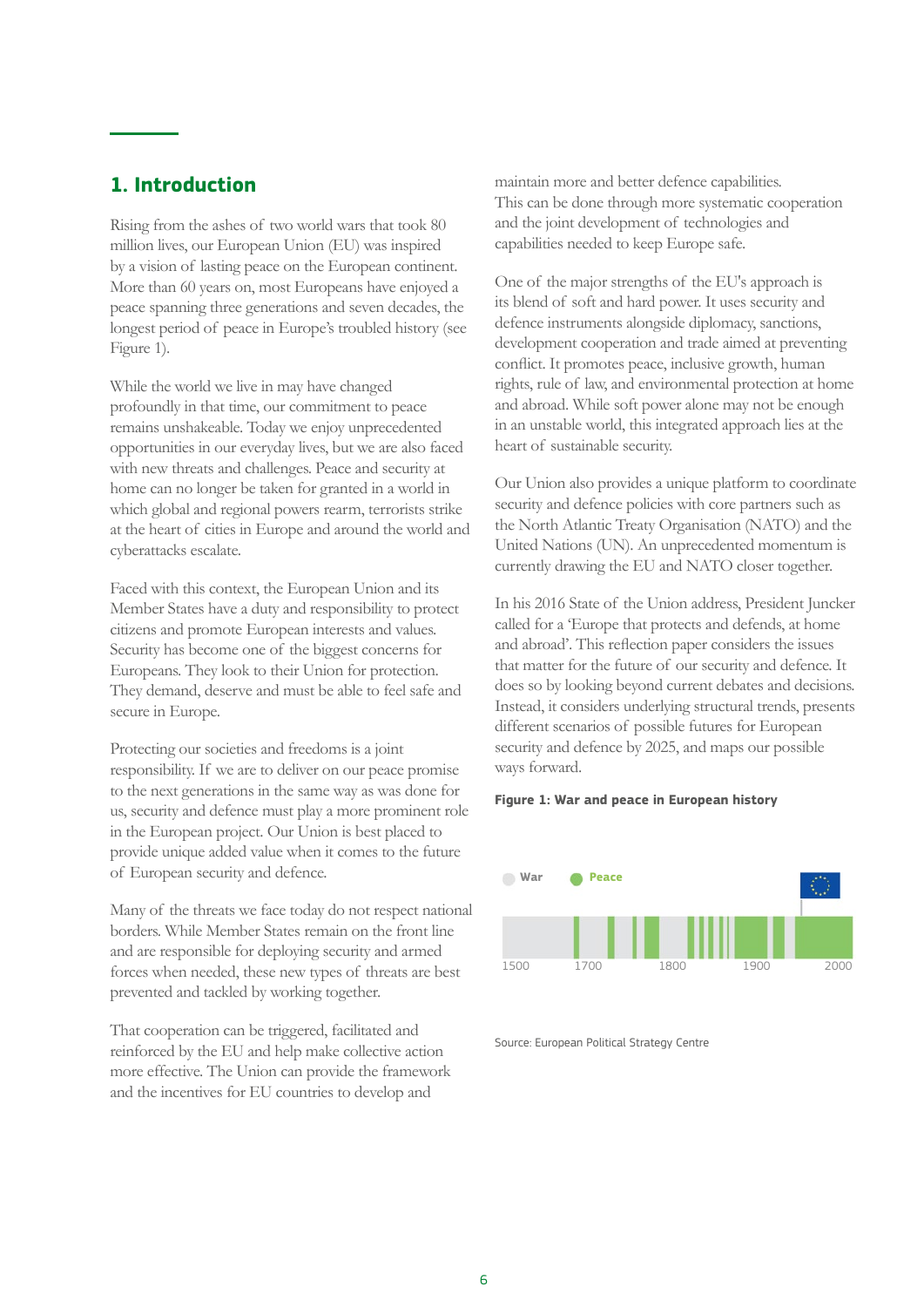# <span id="page-6-0"></span>**2. Key trends**

A number of strategic, political, economic and technological trends suggest the time is ripe for a European step change in the security and defence field.

## STRATEGIC DRIVERS

After decades of peace in Europe, new realities are emerging within and beyond our borders. To our east, countries are facing military, economic, political and energy-security related threats and vulnerabilities. Across the Mediterranean and parts of sub-Saharan Africa, the spread of ungoverned spaces and conflict has left a vacuum for terrorists and criminals to thrive. Regional rivalries are escalating and we have witnessed a dramatic rise in civilian victims and refugees across the world, with more than 60 million people displaced. Greater connectivity is blurring the boundaries between internal and external security. And climate change and resource scarcity, coupled with demographic growth and state fragility can also drive conflict and instability around the world.

At the same time, the transatlantic relationship is evolving. The onus of improving European security lies first of all in European hands. The resources should be there: collectively European countries are the second largest military spender worldwide. Together with the United States and others, Europe has a responsibility for global peace and security. While acting together with our partners will remain the EU's norm and preference, we should be able to act alone when necessary.

In 2016, national governments stepped up their response to pressing security threats and the concerns of their citizens. Defence budgets were increased accordingly. But the road ahead is still long. Moving towards Europe's strategic autonomy requires spending more on our defences, as well as spending better and spending together (see Figure 2). The United States already invests more than twice as much as all Member States combined on defence and will increase its budget by almost 10 % in 2018. China has increased its budget by 150 % over the past decade, with a further rise of 7 % expected in 2017, while Russia invested 5.4 % of its gross domestic product (GDP) on defence last year ( 1 ).

#### **Figure 2: European defence spending in comparative perspective**



Source: Stockholm International Peace Research Institute (2016 data, in billion euro), Jane's, European Political Strategy Centre

#### POLITICAL DRIVERS

EU leaders have committed to strengthening European security and defence. And that is what citizens ask and expect of them. Opinion polls clearly show security has become the number one concern for most European citizens (see Figure 3), even if the reasons for insecurity differ across Member States.

Europeans also agree that collective action between EU countries is indispensable for their security. Large majorities in all Member States would like to see 'more Europe' in security and defence (Figure 3). In a space where goods, services, money and people move freely, security can neither be compartmentalised nor entirely guaranteed by Member States acting alone. The message from Europeans is crystal clear: security and defence should be an integral part of what our Union does.

<sup>(</sup> 1 ) Stockholm International Peace Research Institute, Jane's.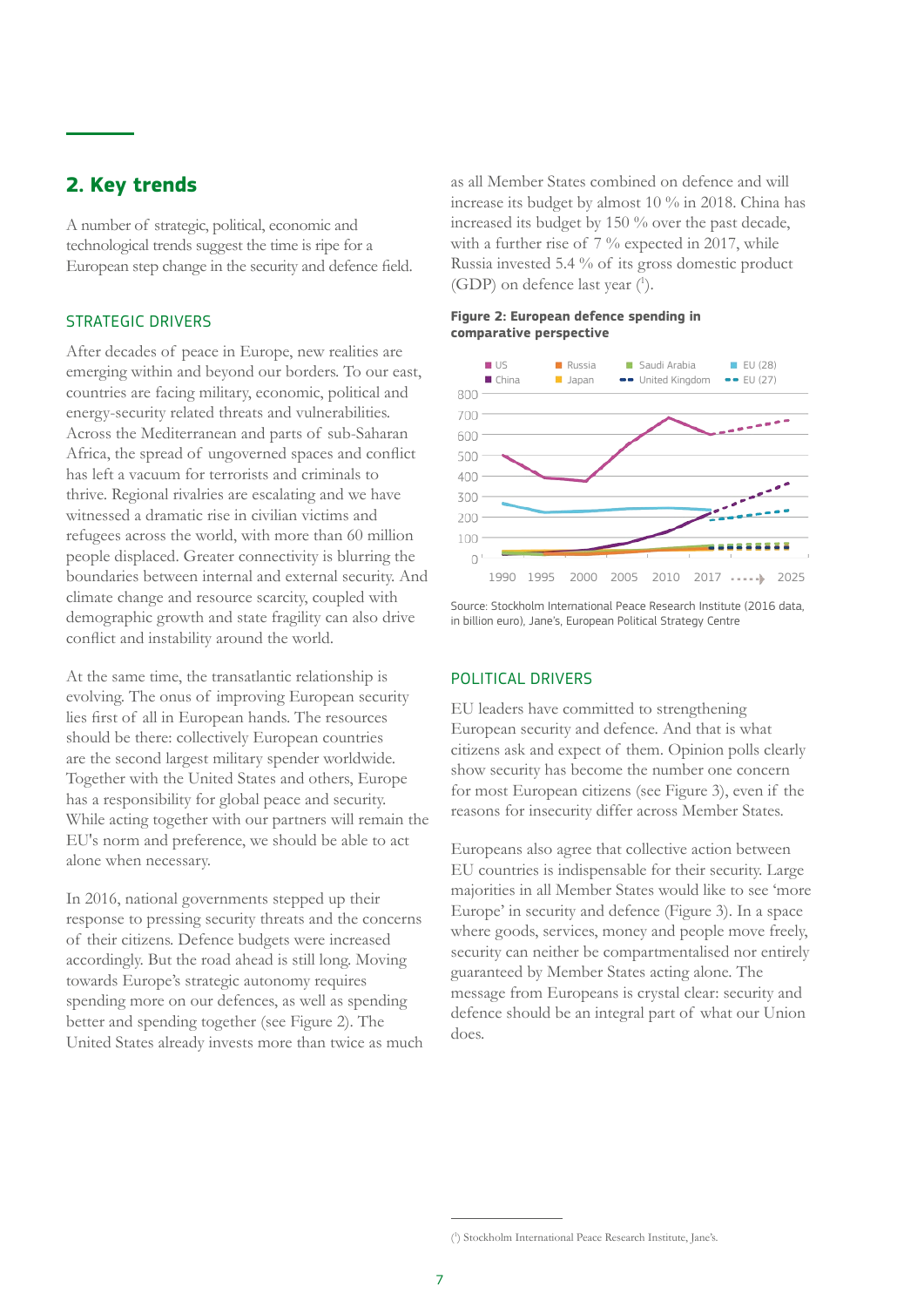**Figure 3: Citizens' concerns and demands**





5. Unemployment

- 7. Rising prices/inflation/cost of living
- 8. EU's influence in the world
- 9. Climate change
- 10. The environment



80 % 70 % 60 % 50 % 40 % 30 % 20 % 10 %  $0%$ 2002 2008 2011 2012 2013 2014 2015 2016 2010 2011 2012 2013 2014 2015 2016

Note: Data are in percentage of EU-total respondents. Respondents were asked to select two issues within a predefined list. Source: Eurobarometer

## ECONOMIC AND TECHNOLOGICAL DRIVERS

Today, defence markets are highly fragmented, creating a lack of interoperability and an opportunity cost of at least €30 billion. Compared to what is spent, the defence capabilities produced lag woefully behind (see Figure 4) and there are differences in Member States' contributions to European defence.

In a connected, contested and complex world, Member States are simply too small to deliver on their own. Continental-sized powers are far better equipped than small-to-medium sized states. Economies of scale matter more than ever to improve effectiveness and efficiency.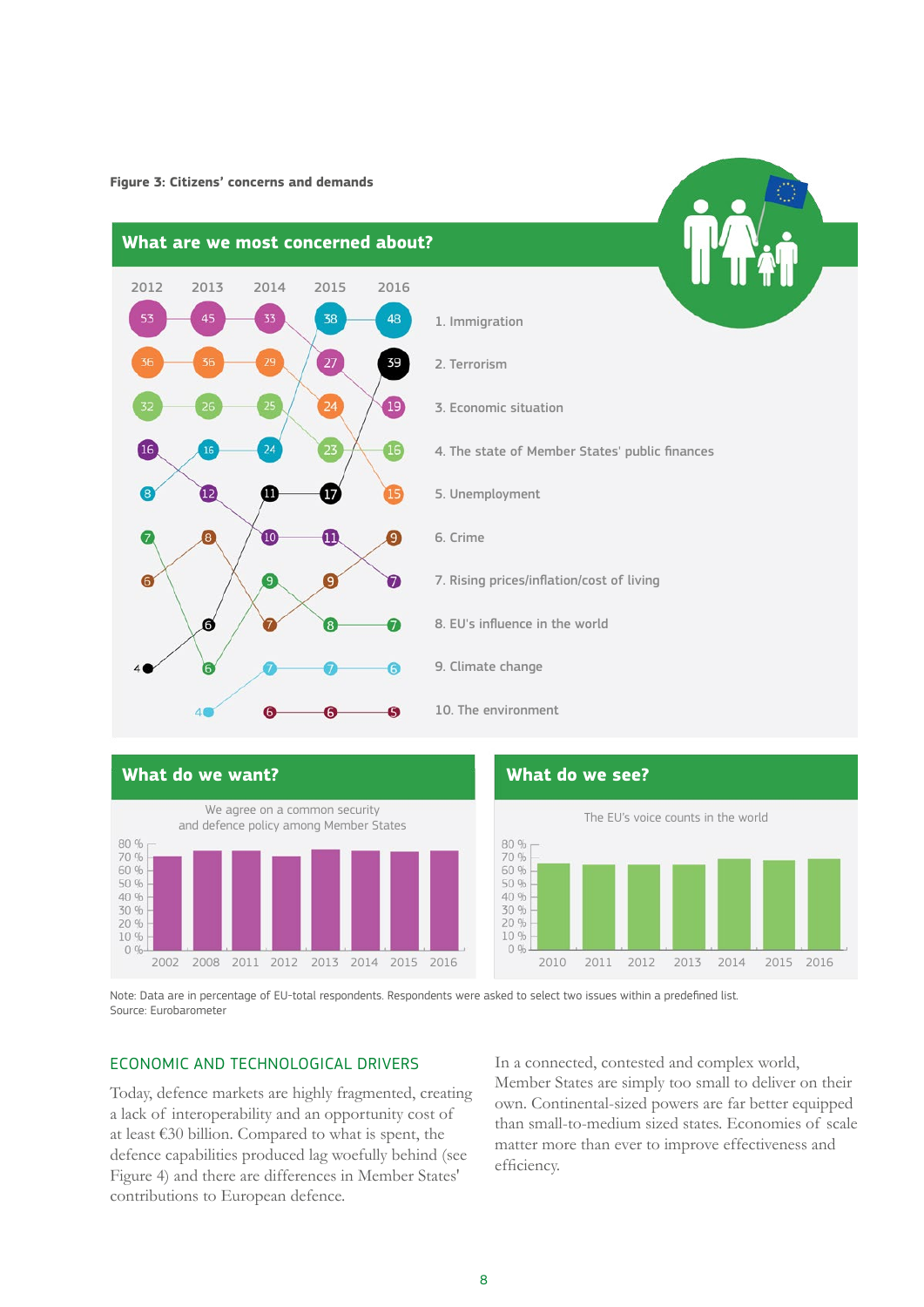This is doubly important as pressure on national budgets remains high. The tension between fiscal constraints and competing public policy priorities will continue to characterise the political economy of many Member States. At the same time, competition

among global industrial players will rise, calling for a more efficient use of resources (circular economy). If Europe is to compete worldwide, it will need to pool and integrate its best industrial and technological capabilities.

## **Figure 4: Duplications in European defence Spending**



Source: Stockholm International Peace Research Institute (2016 data), International institute for Strategic Studies (Military Balance 2017), European Political Strategy Centre, Munich Security Report 2017.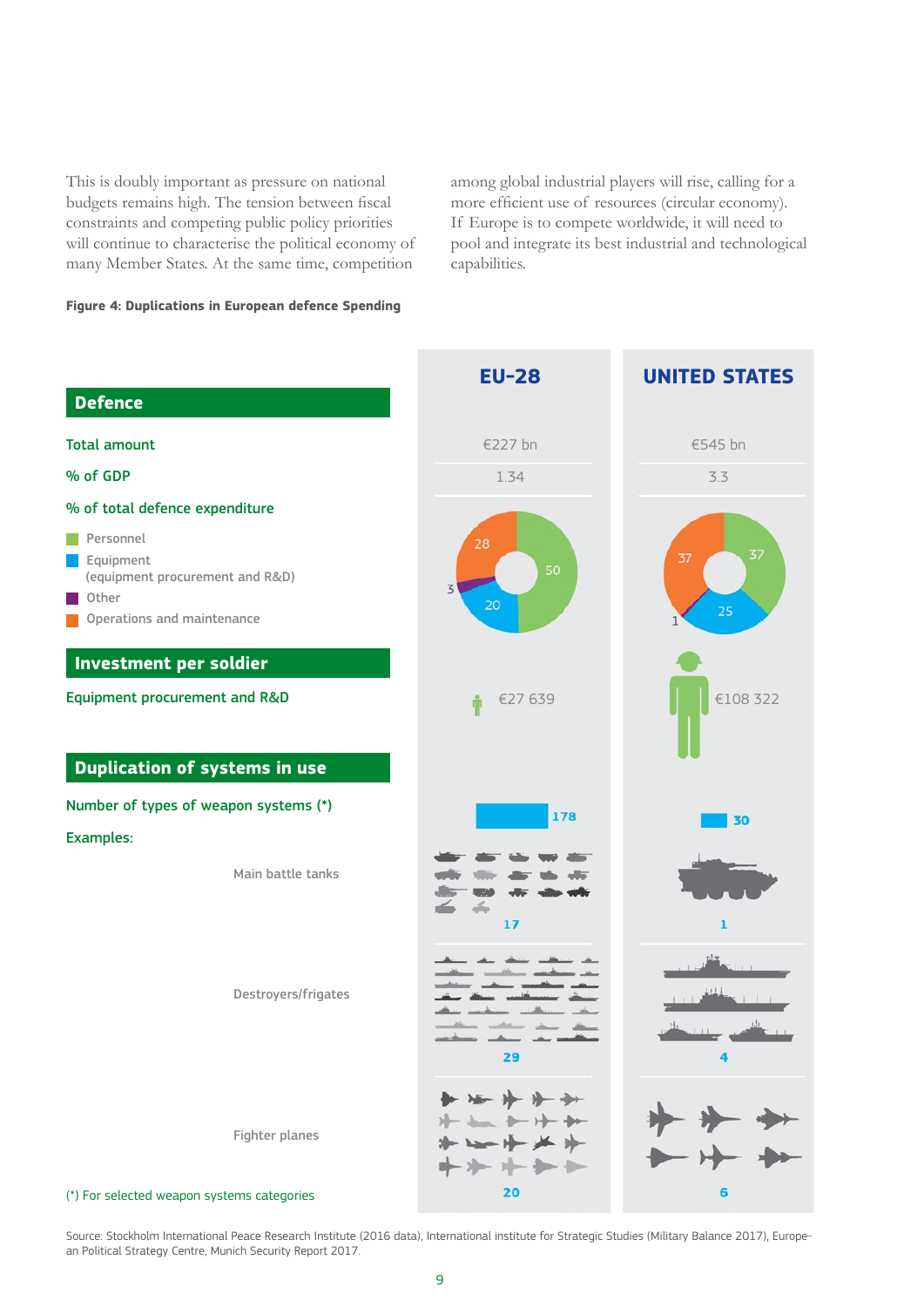Technological change is also dramatically transforming the nature and face of security and defence. Big data, cloud technology, as well as unmanned vehicles and artificial intelligence are revolutionising the defence sector. They are also increasing the technological edge of the civilian sector in the field of defence. However, having such relatively accessible technology also enables the rapid rise of non-conventional, transnational and asymmetric threats, such as hybrid, terrorist, cyber, chemical, biological and radiological attacks. The surge in internet users has made cybercrime and terrorist use of the web a new frontier of 21st century warfare.

Moving forward, effective European security and defence will rest on efficient coordination of major research and development investments made by the EU and its Member States. This will help keep pace with new trends and generate the technological and industrial capabilities Europe needs to ensure its strategic autonomy.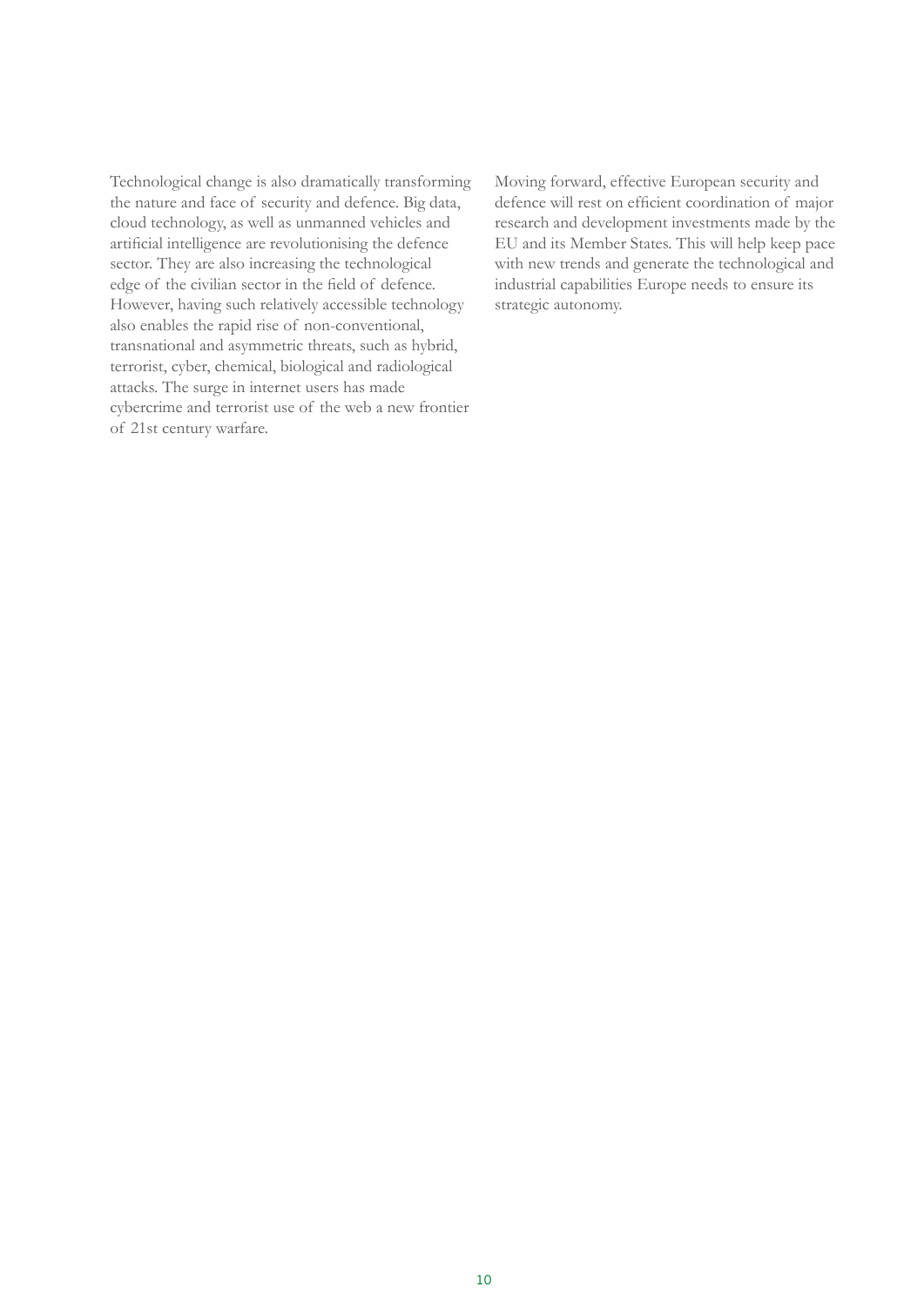# <span id="page-10-0"></span>**3. Europe in 2025 — moving towards a security and defence union**

Security threats are not far from our borders and citizens. Political leaders have already started responding to such trends. A set of initiatives are underway to implement the global strategy in the field of security and defence, to develop stronger relations between the EU and NATO and to enable Member States to engage in defence research and develop defence capabilities together.

The foundations of a European security and defence union are gradually being built. Only by advancing firmly along this path will our citizens feel and be safe. Achieving this will require progress in a number of areas.

First, having stronger and more sovereign Member States in a globalised world requires having more cooperation within the European Union, including on defence. This will fully respect each country's constitutional rights and responsibilities. In fact, systematic defence cooperation and gradual integration will contribute to the preservation of their national sovereignty.

Second, there have historically been differences in threat perceptions and strategic cultures. The nature of threats has also changed over time. We now face hybrid and transnational threats, as well as the significant impact of conflicts in surrounding regions. A security and defence union should encourage a stronger alignment of strategic cultures, as well as a common understanding of threats and appropriate responses. It will require joint decision-making and action, as well as greater financial solidarity at European level.

Third, the nature of the transatlantic relationship is evolving. More than ever, Europeans need to take greater responsibility for their own security. As is currently the case, the EU and NATO will continue to coordinate their actions on both hard and soft security. In parallel, the EU will provide the framework within which the 27 Member States after Brexit — 21 of which are NATO allies (see Figure 5) — would collectively strengthen their defence and address existing shortfalls. This would allow the EU27 to take charge of their own security to a greater extent

and make a real leap forward in contributing to international peace and security.

Fourth, we need to increase the scope and efficiency of defence spending. Duplications between Member States can affect the interoperability of their defence equipment. It can also lead to a lack of preparation and readiness of armed forces and gaps in defence capabilities. To address this, Member States' defence spending should be better coordinated. The bulk of financial resources for defence will continue to come from national sources. However, an EU budget reflecting a new ambition in defence, coupled with a large-scale European defence fund, should enable Europeans to spend better and improve value for money. The European Council might consider how the current limitations to the common financing of EU military aspects can be overcome when progressing towards a common defence.

#### **Figure 5: EU members and NATO members (2017)**



Source: European Political Strategy Centre

Finally, systematic defence cooperation and integration in turn requires a true single market for defence. This means encouraging industrial competition, crossborder access of smaller industries in the supply chain, specialisation, economies of scale for suppliers, optimised production capacity, lower production costs and security of supply. A single market for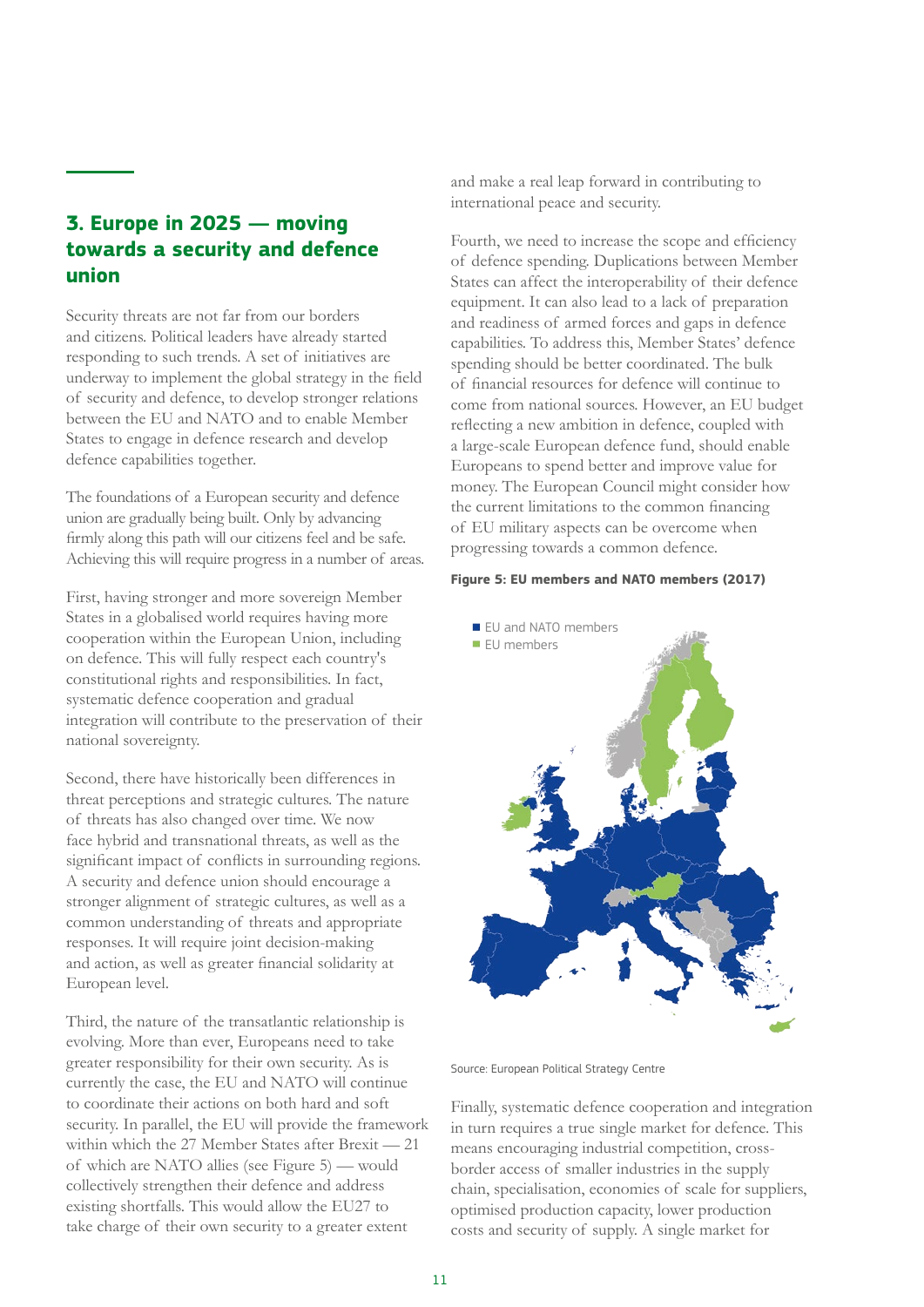defence would also facilitate critical research and the emergence of start-ups to develop the key technologies Europe needs to address its security challenges. But there will also be transition costs and legitimate concerns to address through appropriate measures and ensuring the protection of national security interests.

Depending on the political will of Member States to make progress on these issues, three scenarios can be envisaged as we look forward to 2025.

The scenarios are all incremental steps in the same direction. They all take into account the different trends and strategic drivers listed above. The building blocks in the different scenarios are neither exhaustive nor mutually exclusive. They rather highlight different elements of different levels of ambition for the security and defence union, in terms of solidarity, operations, capabilities, industry and use of financial resources. The scenarios illustrate the extent to which the EU's potential added value can be unlocked depending on the appetite of Member States. Some of the elements mentioned in the scenarios are currently already examined or implemented. The three scenarios are illustrative in nature and do not prejudge the final legal and political position of the Commission.

## **(a) Security and defence cooperation**

In this scenario, the EU27 Member States would cooperate on security and defence more frequently than in the past.

Such cooperation would remain largely voluntary, and would depend on ad hoc decisions as and when a new threat or crisis emerges. While an increasingly complex and unstable world would warrant greater cooperation than in previous decades, Member States would not be bound — politically or legally — by a common direction of travel in security and defence. Solidarity would be interpreted and expressed on a case-by-case basis by each Member State.

The European Union would continue to be able to deploy civilian missions and relatively small-scale military missions and operations aimed at crisis management. It would mainly engage in capacitybuilding missions to strengthen and reform the security and defence apparatuses of partner countries, reinforcing the EU's own resilience in the process.

Larger-scale and more complex operations would be spearheaded by the most capable Member States. In each case, the Union's strategic margin of manoeuvre would depend on the level of agreement between Member States.

The EU would complement the efforts of individual Member States and of our core partners. In particular, cooperation with NATO would continue to intensify in areas such as hybrid threats, cyber and maritime security, where effective responses require a combination of hard and soft power. However, where both the EU and NATO are present, NATO would continue to rely on the deeper military capabilities at its disposal, whereas the EU would exploit its broader toolbox and link up its 'softer' tools, instruments and actions to its targeted military missions and operations.

Responses to non-conventional threats that straddle the internal-external policy divide such as terrorism, hybrid or cyber, would remain largely national but would become more effective through greater support at EU level. The European Union would facilitate more information sharing to improve awareness and enhance the resilience of Member States. National security and intelligence services would exchange information more systematically to help better, and collectively, understand external threats. Member States would increase their exchange of information on cyber-threats and attacks, allowing them to develop more effective national strategies, capabilities and responses. The Union would also contribute directly to enhancing the resilience of critical infrastructures, supply chains, and societies, in areas such as energy and space. The European Border and Coast Guard would help monitor and protect the EU's external borders.

Defence cooperation would remain a political goal. There would be more collective work, notably on the development of select critical technologies or on the logistical enablers of military operations. An increase in cooperation would be driven mostly from the bottom up by the economic and technological drivers discussed above. It would also result from an effort to increase the transparency of Member States' defence planning, the creation of an EU defence research programme and the establishment of the European defence fund to develop new capabilities together. These initiatives would promote Europe's strategic autonomy in critical technologies and would mark an increase in the value for money of defence spending.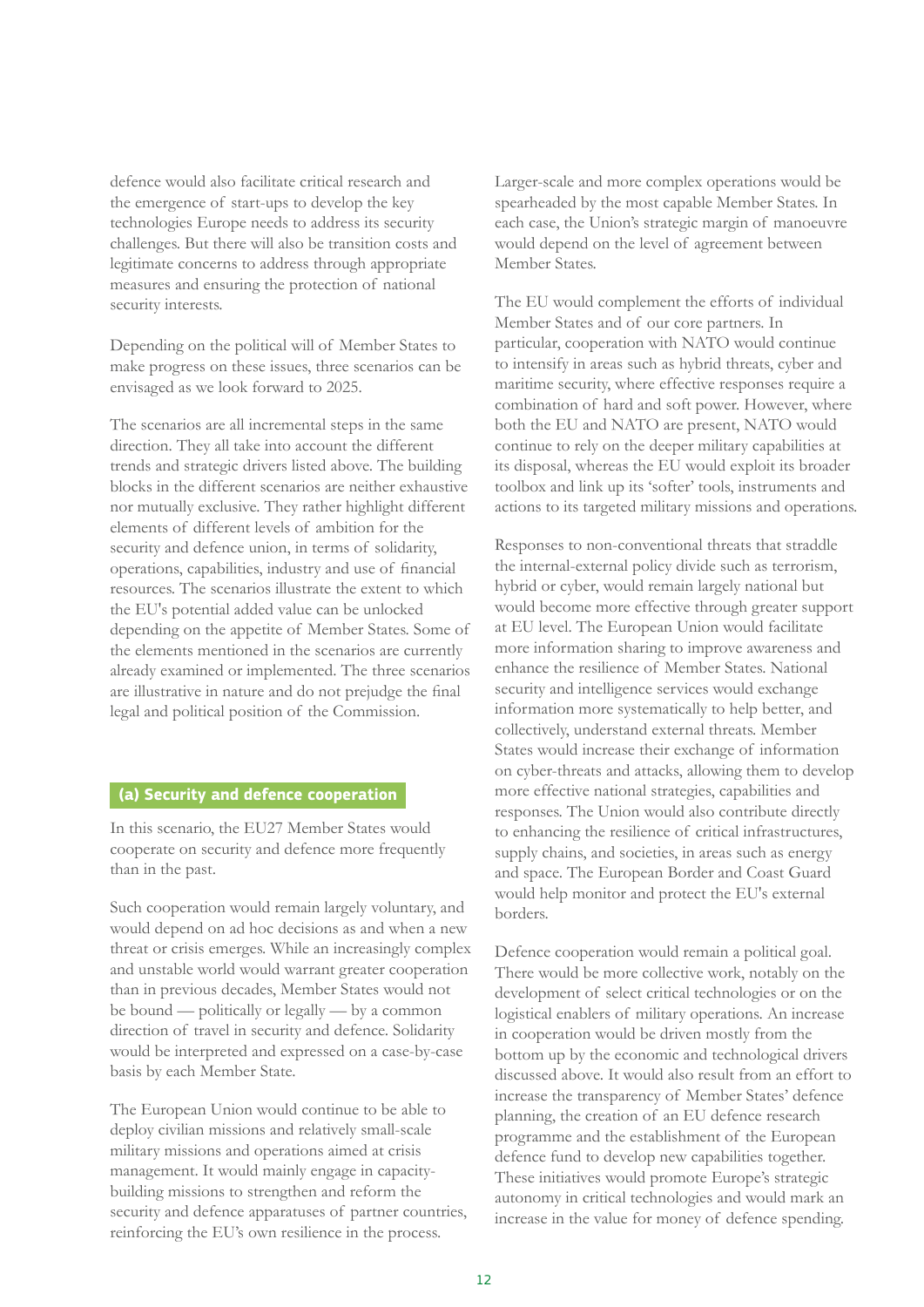However, Europe's defence industry would remain fragmented. The bulk of defence capabilities, particularly complex platforms, would continue to be developed and procured on a national basis. The slight increase in defence spending by Member States would generally not be spent collaboratively. As a result, very few — if any — EU countries would retain full spectrum armed forces. EU security and defence actions would continue to rely on voluntary national contributions, leading to insufficient cooperation in critical areas such as high-end capabilities. This would limit the EU's ability to engage in the most demanding missions.

## **(b) Shared security and defence**

In this scenario, the EU27 Member States would move towards shared security and defence. They would show far greater financial and operational solidarity in the field of defence, building on a broader and deeper understanding of respective threat perceptions and convergence of strategic cultures.

As a result, the EU would enhance its ability to project military power and to engage fully in external crisis management and in building partners' security and defence capacities. It would also improve its ability to protect Europe in areas straddling the internal-external divide such as counterterrorism, countering of hybrid and cyber-threats, border control and maritime and energy security.

The EU's cooperation with NATO would further increase. The EU and NATO would systematically cooperate and coordinate in mobilising the full range of their respective tools and instruments. Externally, the EU and NATO would enhance coordination of their crisis management and capacity-building actions, for instance through coordinated surveillance operations, interventions against terrorist groups, or maritime security and border protection missions. At the point where internal and external security meet, the EU would take more decisive action in dealing with threats and challenges falling below the threshold of the collective defence clause of the Washington Treaty.

On crisis management, the EU would significantly step up its ability to project military force externally, enabling it to conduct high intensity operations in the

fight against terrorism and hybrid threats. EU capacitybuilding missions — civilian and military — would be scaled up, helping to make countries in surrounding regions and further afield more resilient. This would be facilitated by more effective and robust crisismanagement structures. It would also need a greater willingness from Member States with the strongest armed forces to execute demanding crisis-management missions and operations together on behalf of the Union in line with Article 44 of the Treaty on European Union. Greater ability to act would be matched by the political will to do so. Decision-making would become quicker and would match the speed of the rapidly changing strategic context. The EU would ultimately become a stronger and more responsive security provider, with the strategic autonomy to act alone or alongside its core partners.

In this scenario, the EU would be more directly engaged in the protection of Member States and citizens in case of significant attacks or disruption against a country and/or its critical infrastructures. The EU would enable cooperation between Member States on systematic reporting on cyberattacks. It would help increase resilience, step up cyber exercises and include a defence dimension to them. Stronger cooperation and effective prosecution would increase the ability to find and punish criminals, thus providing a stronger deterrent against cyberattacks. Member States' intelligence (threat analysis and assessments) would be systematically shared and merged, and the Union would maintain a strong focus on the fight against terrorist financing, organised crime and money laundering. A further-strengthened European Border and Coast Guard, utilised to its maximum would monitor and protect the EU's external borders, working in synergy with defence forces. The Union would also step up its work to diversify energy sources, develop and promote energy safety standards, coordinate preparedness for health threats, and improve customs risk management. Finally, the Union would further develop its space programmes, providing additional services for security and defence, including border and maritime surveillance, search and rescue functions, or secure government communication. The scope of the surveillance and tracking support framework could be extended to address cyber-threats or other threats to satellites or ground infrastructures.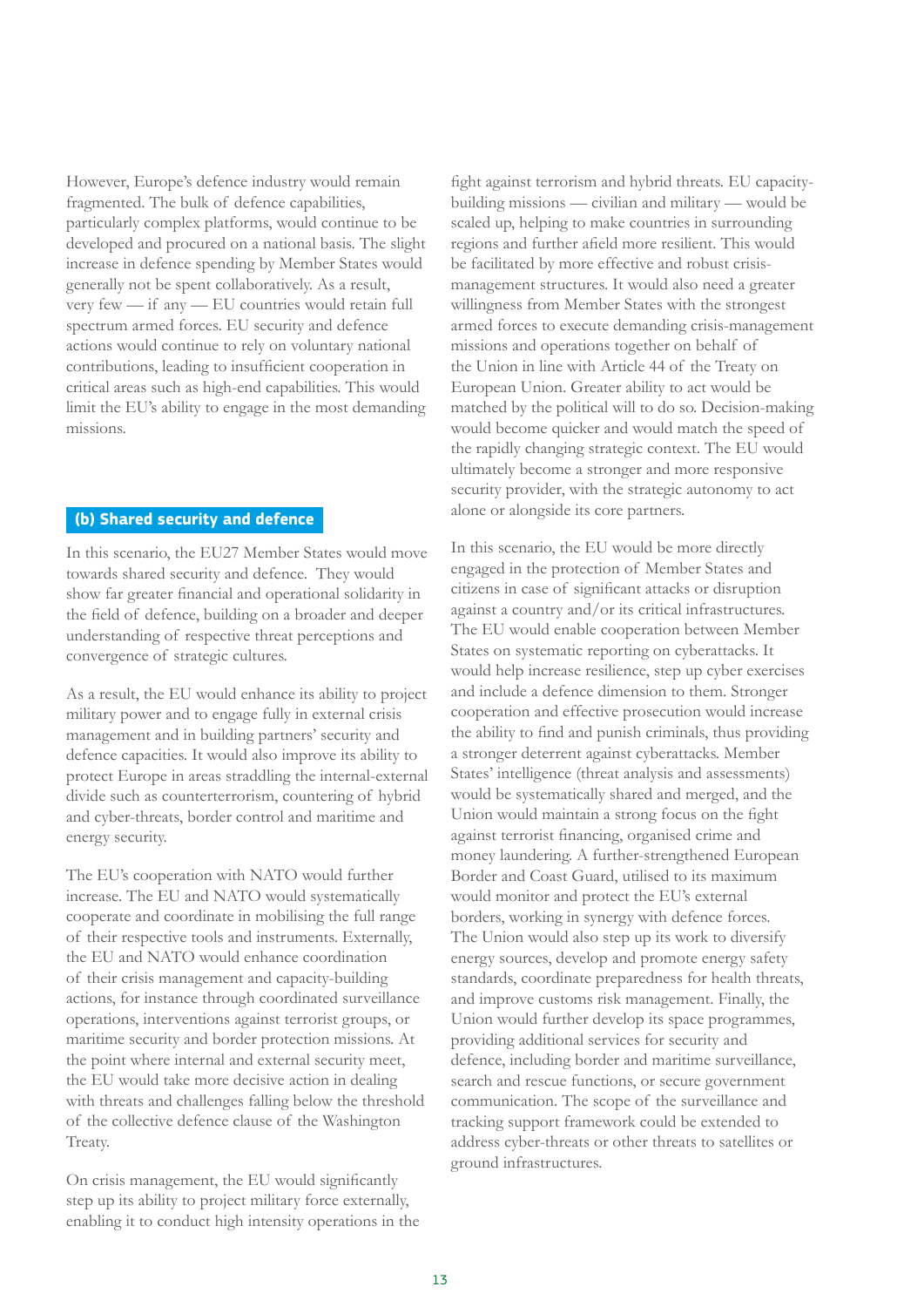On defence, cooperation between Member States would become the norm rather than the exception. National defence planning would become far more aligned, facilitating Member States' cooperation on the acquisition and maintenance of capabilities, thus improving interoperability. Duplication between Member States would be drastically reduced. The development and procurement of complex platforms would be run cooperatively. Spearheaded by an ambitious European defence fund, Member States would develop multinational capabilities in several fields more systematically, including in strategic transport, remotely piloted aircraft systems, maritime surveillance and satellite communications, as well as offensive capabilities. These multinational capabilities would be supported by joint planning and command structures at EU-level, as well as logistics. Specifically, standby multinational force components as well as a medical and an EU-wide air-transport command would provide effective support to EU missions and operations, while a shared European military culture would be fostered through joint education, training and large-scale exercises. In addition, critical technologies would be developed through European programmes, notably in the field of artificial intelligence, biotechnology and supercomputing. A European observatory could be set up to screen foreign direct investment in these critical technologies and analyse their potential impact. Europeans would become more capable through interoperable land, air, space and maritime defence capabilities. Furthermore, there would be a more rational use of resources thanks to the economies of scale reaped by a consolidated defence industry operating in an EU-wide defence equipment market and favourable financing conditions across the supply chain towards small and mediumsized enterprises.

## **(c) Common defence and security**

In this scenario, Member States would deepen cooperation and integration further towards a common defence and security. Such a security and defence union would be premised on the global strategic, economic and technological drivers, as well as a political push from European citizens for common European security and defence.

Solidarity and mutual assistance between Member States in security and defence would become the

norm, building on the full exploitation of Article 42 of the Treaty on European Union which includes the progressive framing of a common Union defence policy, leading to common defence.

In full respect of the obligations of Member States which see their common defence realised in NATO, the protection of Europe would become a mutually reinforcing responsibility of the EU and NATO. Complementing NATO, Europe's common security and defence would enhance Europe's resilience and protect against different forms of aggression against the Union, as well as provide reassurance that our citizens expect.

The EU would be able to run high-end operations to better protect Europe, potentially including operations against terrorist groups, naval operations in hostile environments or cyber-defence actions.

Security threats would be systematically monitored and assessed jointly, in close cooperation with national security and intelligence services. Contingency planning would be carried out at European level, bringing internal and external security closer together. The interconnection of national security interests would lead to genuine European security interests.

The increased ability to act at EU level would be underpinned by a greater level of integration of Member States' defence forces, further strengthening solidarity among Member States. Such forces would be pre-positioned and be made permanently available for rapid deployment on behalf of the Union. They would engage in regular joint military exercises, and receive regular training in European defence colleges to facilitate the convergence of strategic cultures.

Internally, the EU would enhance its resilience and that of its Member States through sectoral policies in areas such as cybersecurity, the protection of critical infrastructure, or countering violent extremism. On cybersecurity, the EU would coordinate response scenarios and action in the event of cyberattacks or external interference in Member States' democratic processes, through for example, systematic information sharing, technological cooperation and joint doctrines. The European Border and Coast Guard would rely on standing European maritime forces and on European intelligence assets such as remotely piloted aircraft systems or satellites. A European civil-protection force would be established to rapidly react to natural or man-made disasters.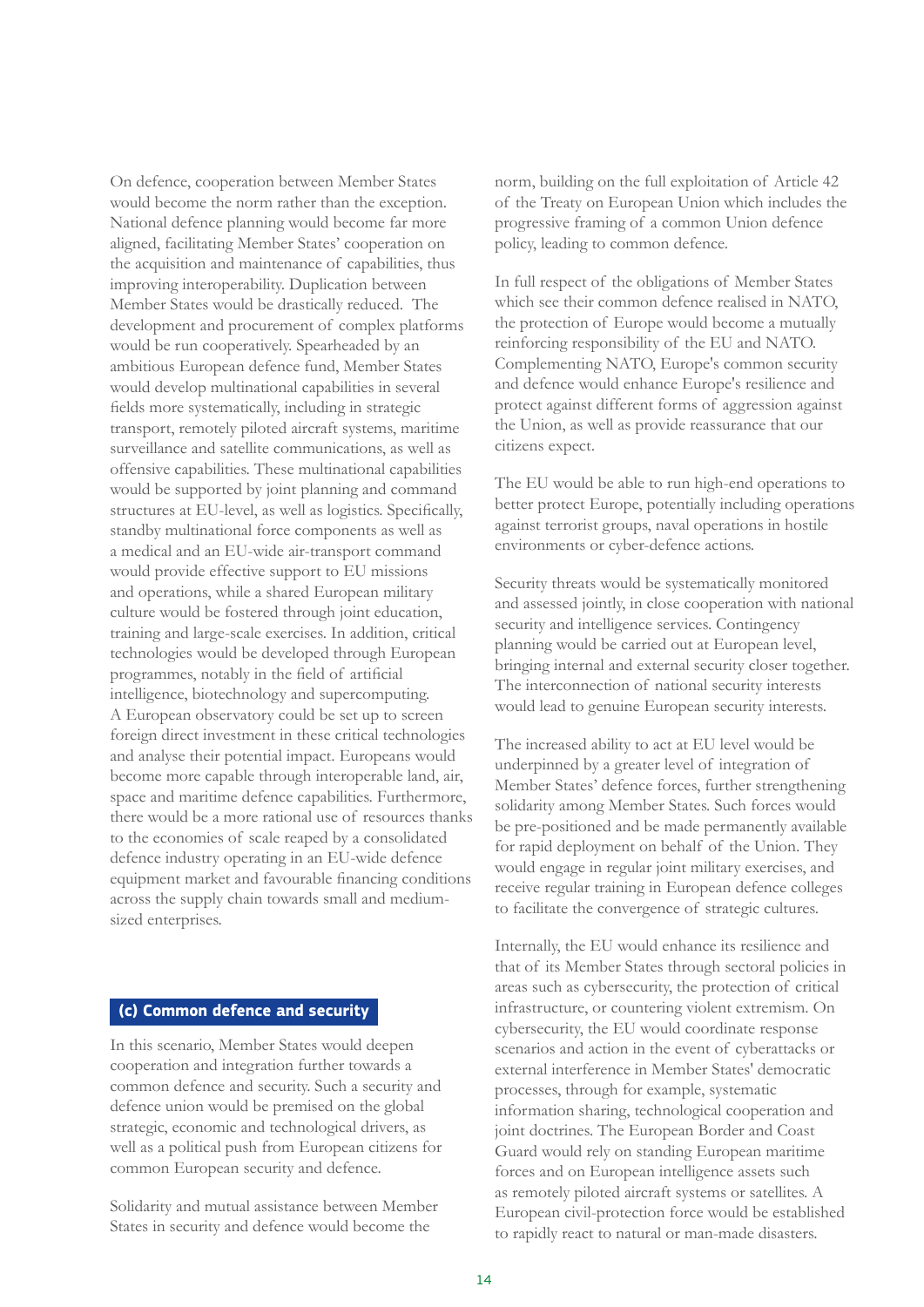Fixed arrangements among Member States would allow rapid movement of military equipment across Europe.

Member States' defence planning would become fully synchronised, and national priorities for capability development would account for agreed European priorities. Such capabilities would subsequently be developed on the basis of close cooperation, even integration or specialisation.

Capabilities in areas such as space, air and maritime surveillance, communication, strategic airlift and cyber would be commonly procured by Member States with the support of the European defence fund to ensure immediate responses. Europe would be able to deploy detection and offensive cybercapabilities. Collaborative multinational development and procurement programmes would be scaled

up significantly in areas such as transport aircraft, helicopters, reconnaissance assets or chemical, biological, radiological or nuclear (CBRN) defence capabilities. All this would be underpinned by a genuine European defence market, with a European mechanism to monitor and protect key strategic activities from hostile external takeovers. A dedicated European defence research agency would support forward-looking defence innovation and help translate it into the military capabilities of tomorrow. Cuttingedge knowledge would be pooled, enabling critical research and start-ups to develop key technologies to address Europe's security challenges. Efficient defence spending and more and better defence outputs would be achieved through the right mix of competition and consolidation, specialisation, economies of scale, the sharing of expensive military assets and technological innovation aimed at getting the best value for money spent.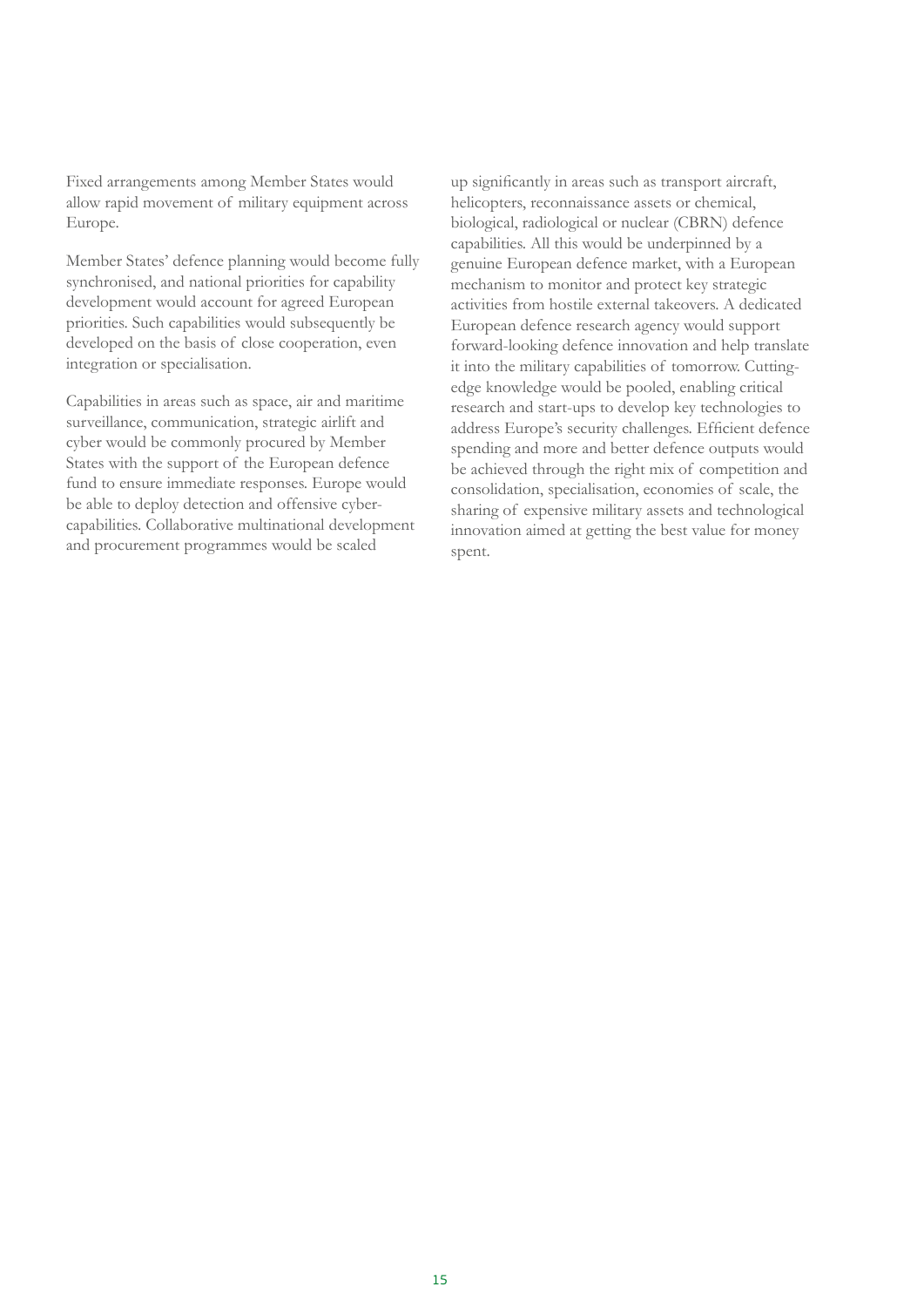|                                                  | <b>Principles</b>                                                                                                                   | <b>Actions</b>                                                                                                                                                                                                                                                                                                                                                                                                                                                                                                                           | <b>Capabilities</b>                                                                                                                                                                                      | <b>Efficiency</b>                                                                                                                                                                                                                                                                  |
|--------------------------------------------------|-------------------------------------------------------------------------------------------------------------------------------------|------------------------------------------------------------------------------------------------------------------------------------------------------------------------------------------------------------------------------------------------------------------------------------------------------------------------------------------------------------------------------------------------------------------------------------------------------------------------------------------------------------------------------------------|----------------------------------------------------------------------------------------------------------------------------------------------------------------------------------------------------------|------------------------------------------------------------------------------------------------------------------------------------------------------------------------------------------------------------------------------------------------------------------------------------|
| Scenario (a) Security and<br>defence cooperation | The EU complements<br>Member State efforts,<br>solidarity remains ad<br>hoc and interpreted<br>individually by<br>Member States     | Capacity-building<br>missions, small<br>crisis-management<br>operations, greater<br>exchange of intel,<br>EU support to<br>Member State<br>resilience. EU-NATO<br>cooperation continues<br>as it is now.                                                                                                                                                                                                                                                                                                                                 | Capacity-building<br>missions, small<br>crisis-management<br>operations, greater<br>exchange of intel,<br>EU support to<br>Member State<br>resilience. EU-NATO<br>cooperation continues<br>as it is now. | Initial economies of<br>scale.                                                                                                                                                                                                                                                     |
| Scenario (b) Shared security<br>and defence      | EU supplements<br>Member State efforts,<br>operational and<br>financial solidarity<br>between Member<br>States becomes the<br>norm. | Crisis management,<br>capacity-building<br>& protection at<br>internal-external<br>nexus. Member<br>States monitor/assist<br>each other on cyber<br>issues and share intel,<br>European Border and<br>Coast Guards protect<br>external borders.<br>EU-NATO coordinate<br>on full spectrum of<br>hard/soft security<br>areas.                                                                                                                                                                                                             | Joint financing of<br>key capabilities<br>and joint purchase<br>of multinational<br>capabilities supported<br>by the European<br>defence fund;<br>common planning and<br>development of value<br>chains. | Considerable<br>economies of scale<br>in defence market<br>at European scale,<br>favourable financing<br>conditions across the<br>defence supply chain.                                                                                                                            |
| rity<br>Scenario (c) Common defence and secu     | Solidarity and mutual<br>assistance, common<br>defence as set out in<br>the Treaty.                                                 | Demanding executive<br>EU-led operations;<br>joint monitoring/<br>assessment of<br>threats and<br>contingency planning.<br>EU level cybersecurity;<br>European Border<br>and Coast Guards<br>protect on standing<br>maritime forces and<br>European intelligence<br>assets such as drones/<br>satellites; European<br>civil-protection force.<br>Complementing<br>NATO, Europe's<br>common security<br>and defence would<br>enhance Europe's<br>resilience and protect<br>against different forms<br>of aggression against<br>the Union. | Common financing<br>and procurement of<br>capabilities supported<br>by the EU budget.<br>Technological<br>independence.                                                                                  | Efficient defence<br>spending through<br>more economies of<br>scale, specialisation,<br>sharing of expensive<br>military assets<br>and technological<br>innovation aimed<br>at reducing defence<br>costs, and becoming<br>better equipped to<br>face international<br>competition. |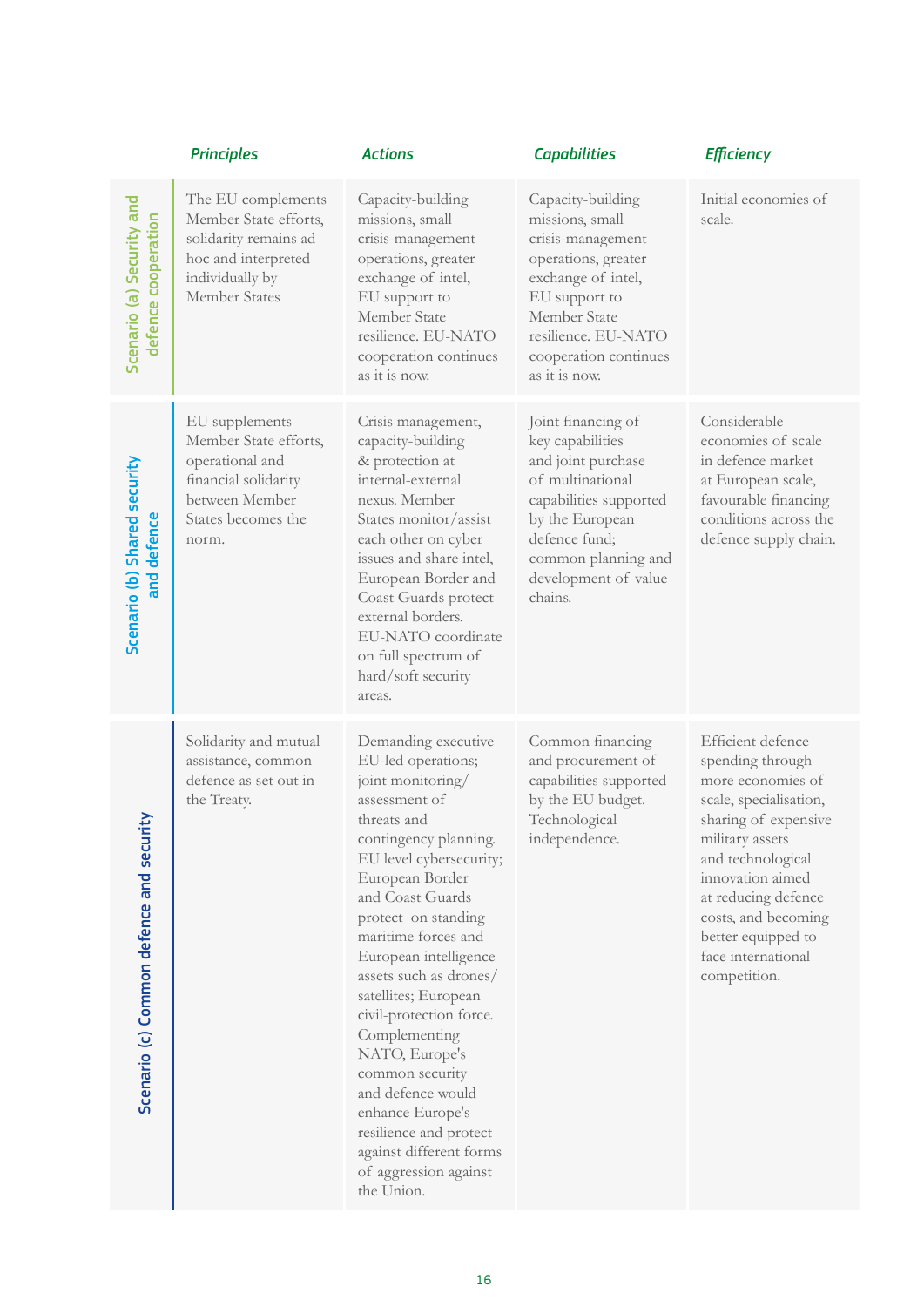



Source: European Political Strategy Centre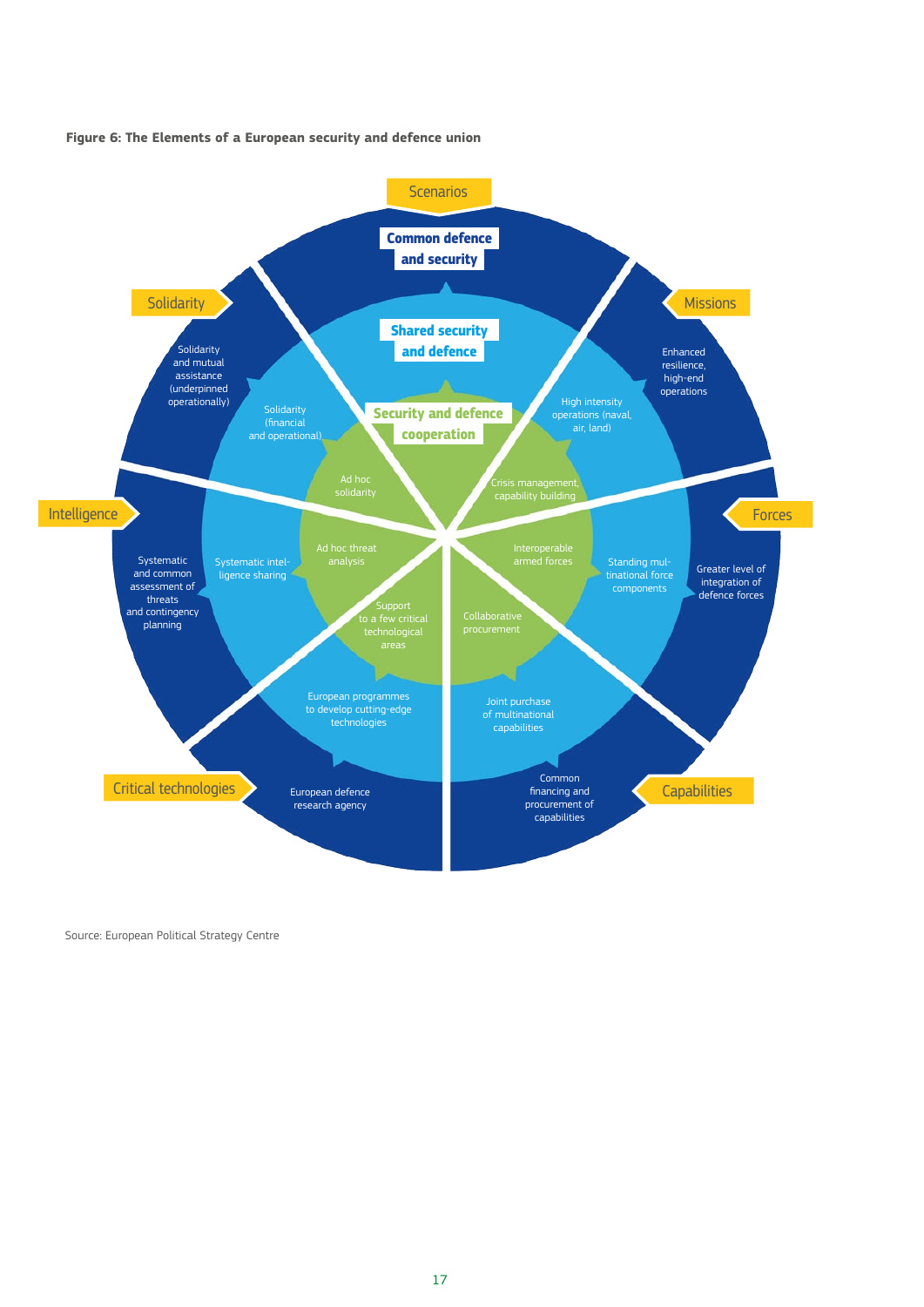# <span id="page-17-0"></span>**4. The way forward**

Enhancing European security is a must. Member States will be in the driving seat. They will define and implement the European level of ambition, with the support of EU institutions. The initiatives currently under way indicate clearly that Member States and EU institutions have already embarked upon this road. But how quick do Member States want to build a genuine European security and defence union? To which extent are they willing to anticipate rather than to react to the strategic context? How far do they consider that the European security is a European responsibility?

Old caveats are known and need to be overcome. The future of the European Union as a peace project for generations to come now rests also on the foundation of a security and defence union: looking at 2025, Member States will decide the path and speed they want to go to protect our citizens.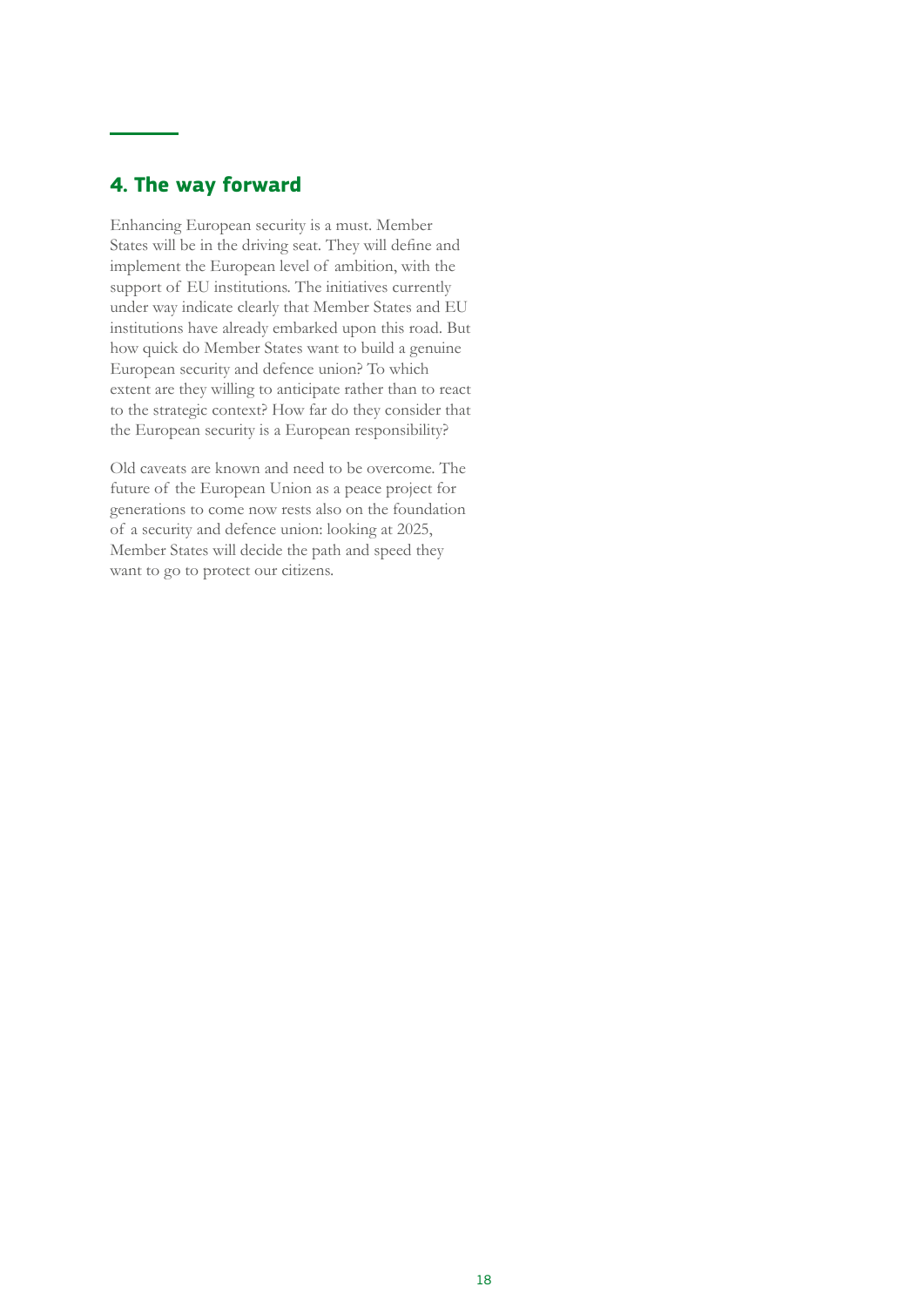<span id="page-18-0"></span>**5. Annex**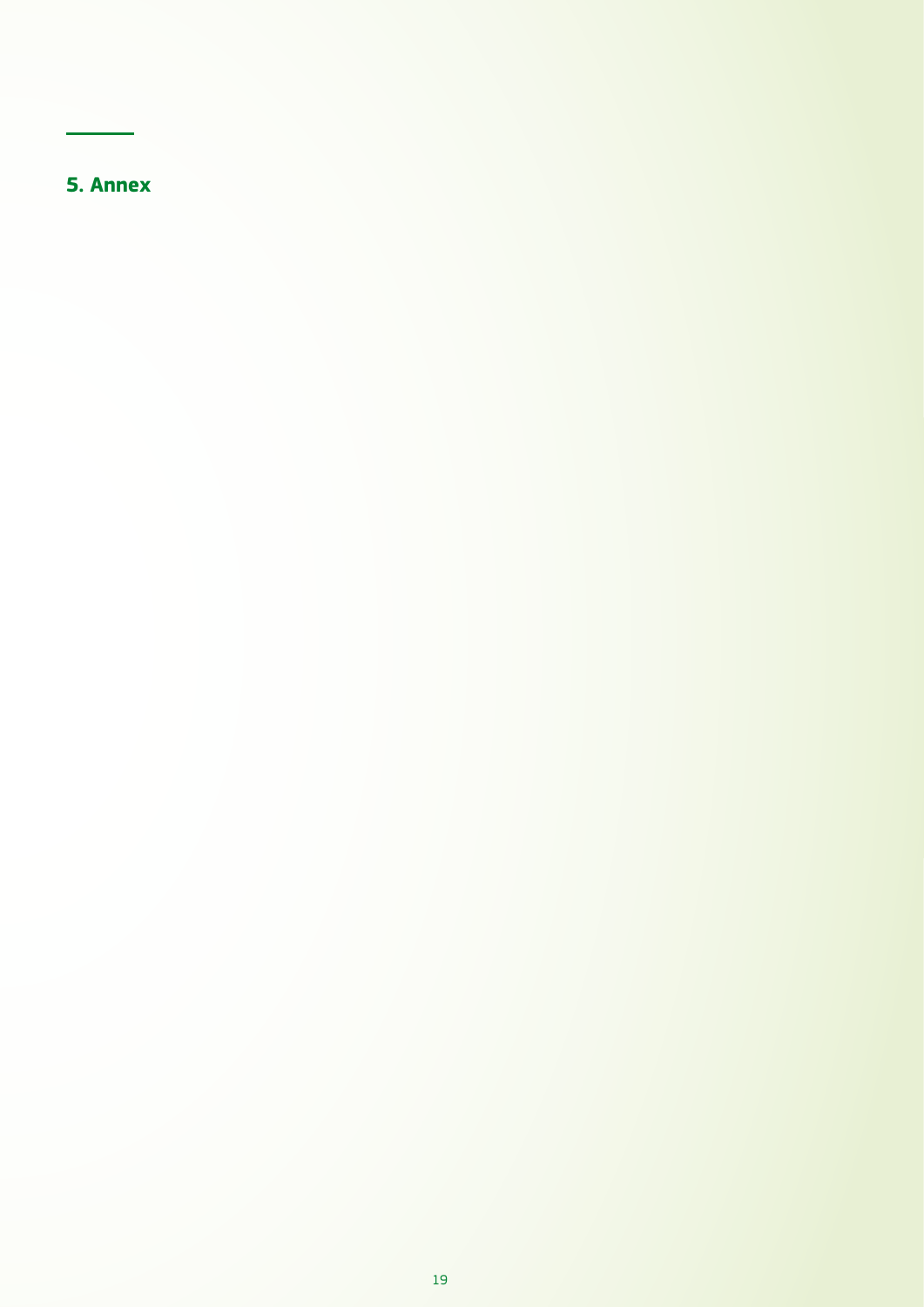## ANNEX

## Treaty on European Union Provisions on the common security and defence policy

## **Article 42**

1. The common security and defence policy shall be an integral part of the common foreign and security policy. It shall provide the Union with an operational capacity drawing on civilian and military assets. The Union may use them on missions outside the Union for peace-keeping, conflict prevention and strengthening international security in accordance with the principles of the United Nations Charter. The performance of these tasks shall be undertaken using capabilities provided by the Member States.

2. The common security and defence policy shall include the progressive framing of a common Union defence policy. This will lead to a common defence, when the European Council, acting unanimously, so decides. It shall in that case recommend to the Member States the adoption of such a decision in accordance with their respective constitutional requirements.

The policy of the Union in accordance with this Section shall not prejudice the specific character of the security and defence policy of certain Member States and shall respect the obligations of certain Member States, which see their common defence realised in the North Atlantic Treaty Organisation (NATO), under the North Atlantic Treaty and be compatible with the common security and defence policy established within that framework.

3. Member States shall make civilian and military capabilities available to the Union for the implementation of the common security and defence policy, to contribute to the objectives defined by the Council. Those Member States which together establish multinational forces may also make them available to the common security and defence policy.

Member States shall undertake progressively to improve their military capabilities. The Agency in the field of defence capabilities development, research, acquisition and armaments (hereinafter referred to as 'the European Defence Agency') shall identify operational requirements, shall promote measures to satisfy those requirements, shall contribute to identifying and, where appropriate, implementing any measure needed to strengthen the industrial and technological base of the defence sector, shall participate in defining a European capabilities and armaments policy, and shall assist the Council in evaluating the improvement of military capabilities.

4. Decisions relating to the common security and defence policy, including those initiating a mission as referred to in this Article, shall be adopted by the Council acting unanimously on a proposal from the High Representative of the Union for Foreign Affairs and Security Policy or an initiative from a Member State. The High Representative may propose the use of both national resources and Union instruments, together with the Commission where appropriate.

5. The Council may entrust the execution of a task, within the Union framework, to a group of Member States in order to protect the Union's values and serve its interests. The execution of such a task shall be governed by Article 44.

6. Those Member States whose military capabilities fulfil higher criteria and which have made more binding commitments to one another in this area with a view to the most demanding missions shall establish permanent structured cooperation within the Union framework. Such cooperation shall be governed by Article 46. It shall not affect the provisions of Article 43.

7. If a Member State is the victim of armed aggression on its territory, the other Member States shall have towards it an obligation of aid and assistance by all the means in their power, in accordance with Article 51 of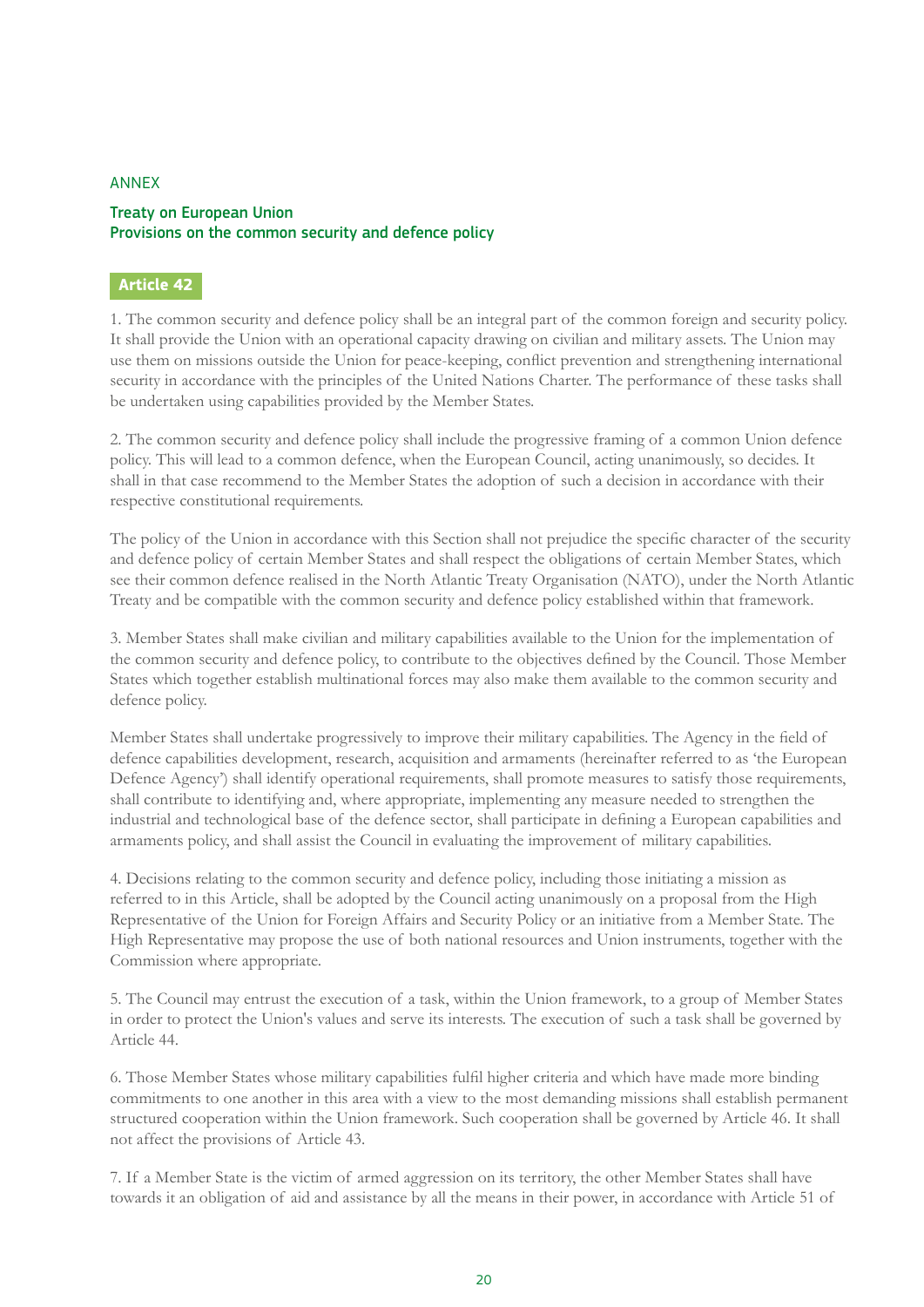the United Nations Charter. This shall not prejudice the specific character of the security and defence policy of certain Member States.

Commitments and cooperation in this area shall be consistent with commitments under the North Atlantic Treaty Organisation, which, for those States which are members of it, remains the foundation of their collective defence and the forum for its implementation.

## **Article 43**

1. The tasks referred to in Article 42(1), in the course of which the Union may use civilian and military means, shall include joint disarmament operations, humanitarian and rescue tasks, military advice and assistance tasks, conflict prevention and peace-keeping tasks, tasks of combat forces in crisis management, including peacemaking and post-conflict stabilisation. All these tasks may contribute to the fight against terrorism, including by supporting third countries in combating terrorism in their territories.

2. The Council shall adopt decisions relating to the tasks referred to in paragraph 1, defining their objectives and scope and the general conditions for their implementation. The High Representative of the Union for Foreign Affairs and Security Policy, acting under the authority of the Council and in close and constant contact with the Political and Security Committee, shall ensure coordination of the civilian and military aspects of such tasks.

## **Article 44**

1. Within the framework of the decisions adopted in accordance with Article 43, the Council may entrust the implementation of a task to a group of Member States which are willing and have the necessary capability for such a task. Those Member States, in association with the High Representative of the Union for Foreign Affairs and Security Policy, shall agree among themselves on the management of the task.

2. Member States participating in the task shall keep the Council regularly informed of its progress on their own initiative or at the request of another Member State. Those States shall inform the Council immediately should the completion of the task entail major consequences or require amendment of the objective, scope and conditions determined for the task in the decisions referred to in paragraph 1. In such cases, the Council shall adopt the necessary decisions.

## **Article 45**

1. The European Defence Agency referred to in Article 42(3), subject to the authority of the Council, shall have as its task to:

(a) contribute to identifying the Member States' military capability objectives and evaluating observance of the capability commitments given by the Member States;

(b) promote harmonisation of operational needs and adoption of effective, compatible procurement methods;

(c) propose multilateral projects to fulfil the objectives in terms of military capabilities, ensure coordination of the programmes implemented by the Member States and management of specific cooperation programmes;

(d) support defence technology research, and coordinate and plan joint research activities and the study of technical solutions meeting future operational needs;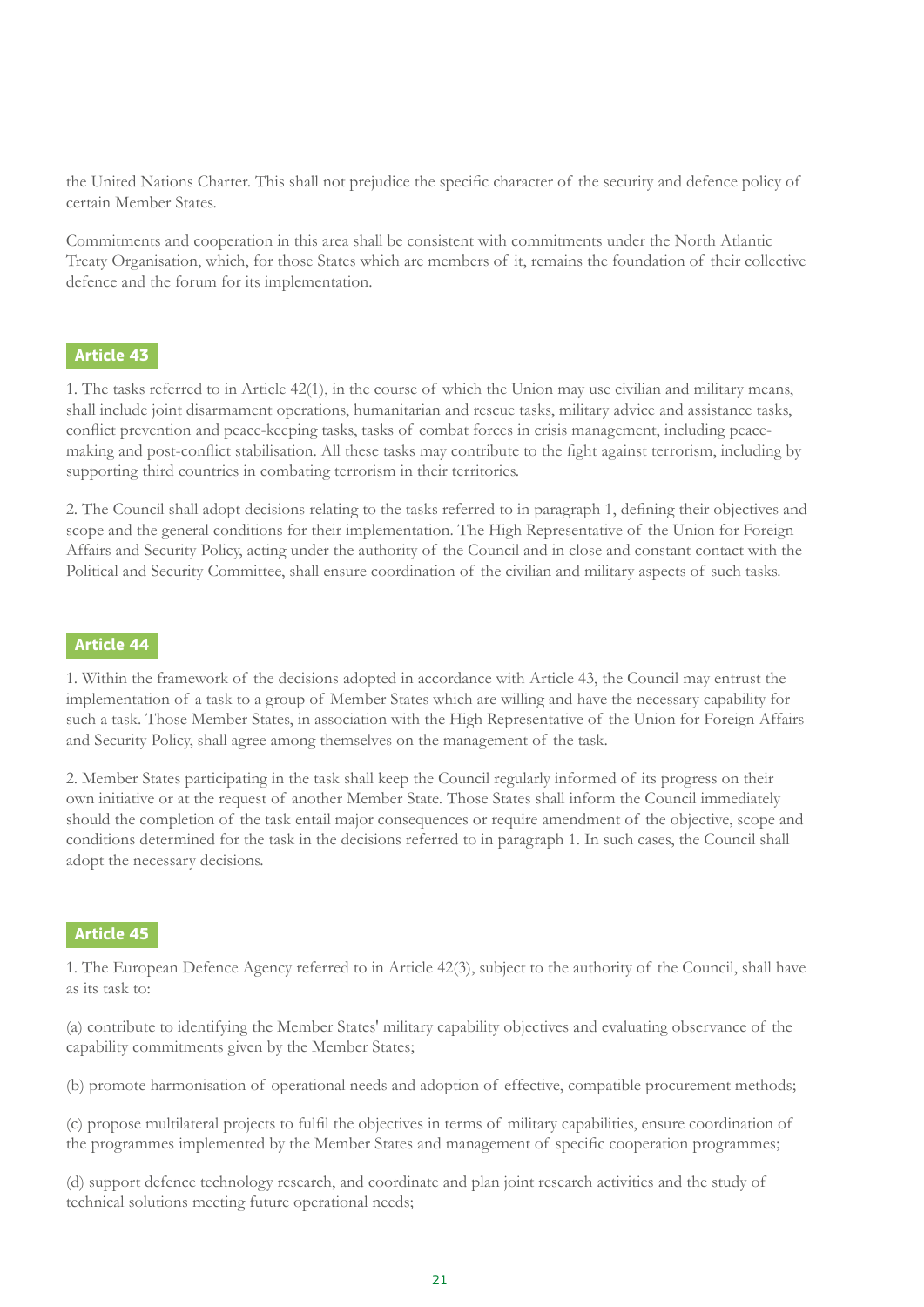(e) contribute to identifying and, if necessary, implementing any useful measure for strengthening the industrial and technological base of the defence sector and for improving the effectiveness of military expenditure.

2. The European Defence Agency shall be open to all Member States wishing to be part of it. The Council, acting by a qualified majority, shall adopt a decision defining the Agency's statute, seat and operational rules. That decision should take account of the level of effective participation in the Agency's activities. Specific groups shall be set up within the Agency bringing together Member States engaged in joint projects. The Agency shall carry out its tasks in liaison with the Commission where necessary.

## **Article 46**

1. Those Member States which wish to participate in the permanent structured cooperation referred to in Article 42(6), which fulfil the criteria and have made the commitments on military capabilities set out in the Protocol on permanent structured cooperation, shall notify their intention to the Council and to the High Representative of the Union for Foreign Affairs and Security Policy.

2. Within three months following the notification referred to in paragraph 1 the Council shall adopt a decision establishing permanent structured cooperation and determining the list of participating Member States. The Council shall act by a qualified majority after consulting the High Representative.

3. Any Member State which, at a later stage, wishes to participate in the permanent structured cooperation shall notify its intention to the Council and to the High Representative.

The Council shall adopt a decision confirming the participation of the Member State concerned which fulfils the criteria and makes the commitments referred to in Articles 1 and 2 of the Protocol on permanent structured cooperation. The Council shall act by a qualified majority after consulting the High Representative. Only members of the Council representing the participating Member States shall take part in the vote.

A qualified majority shall be defined in accordance with Article 238(3)(a) of the Treaty on the Functioning of the European Union.

4. If a participating Member State no longer fulfils the criteria or is no longer able to meet the commitments referred to in Articles 1 and 2 of the Protocol on permanent structured cooperation, the Council may adopt a decision suspending the participation of the Member State concerned.

The Council shall act by a qualified majority. Only members of the Council representing the participating Member States, with the exception of the Member State in question, shall take part in the vote.

A qualified majority shall be defined in accordance with Article 238(3)(a) of the Treaty on the Functioning of the European Union.

5. Any participating Member State which wishes to withdraw from permanent structured cooperation shall notify its intention to the Council, which shall take note that the Member State in question has ceased to participate.

6. The decisions and recommendations of the Council within the framework of permanent structured cooperation, other than those provided for in paragraphs 2 to 5, shall be adopted by unanimity. For the purposes of this paragraph, unanimity shall be constituted by the votes of the representatives of the participating Member States only.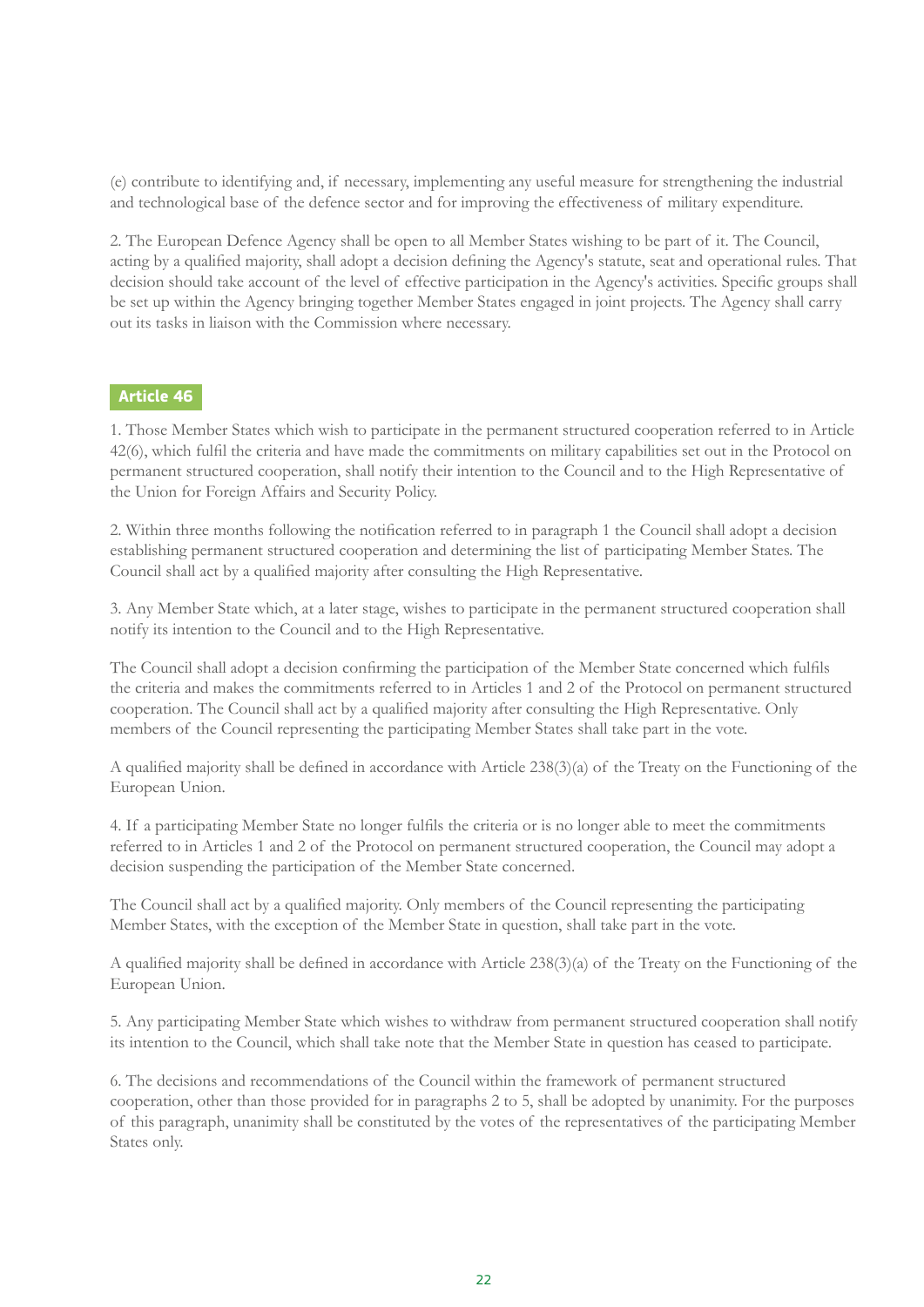